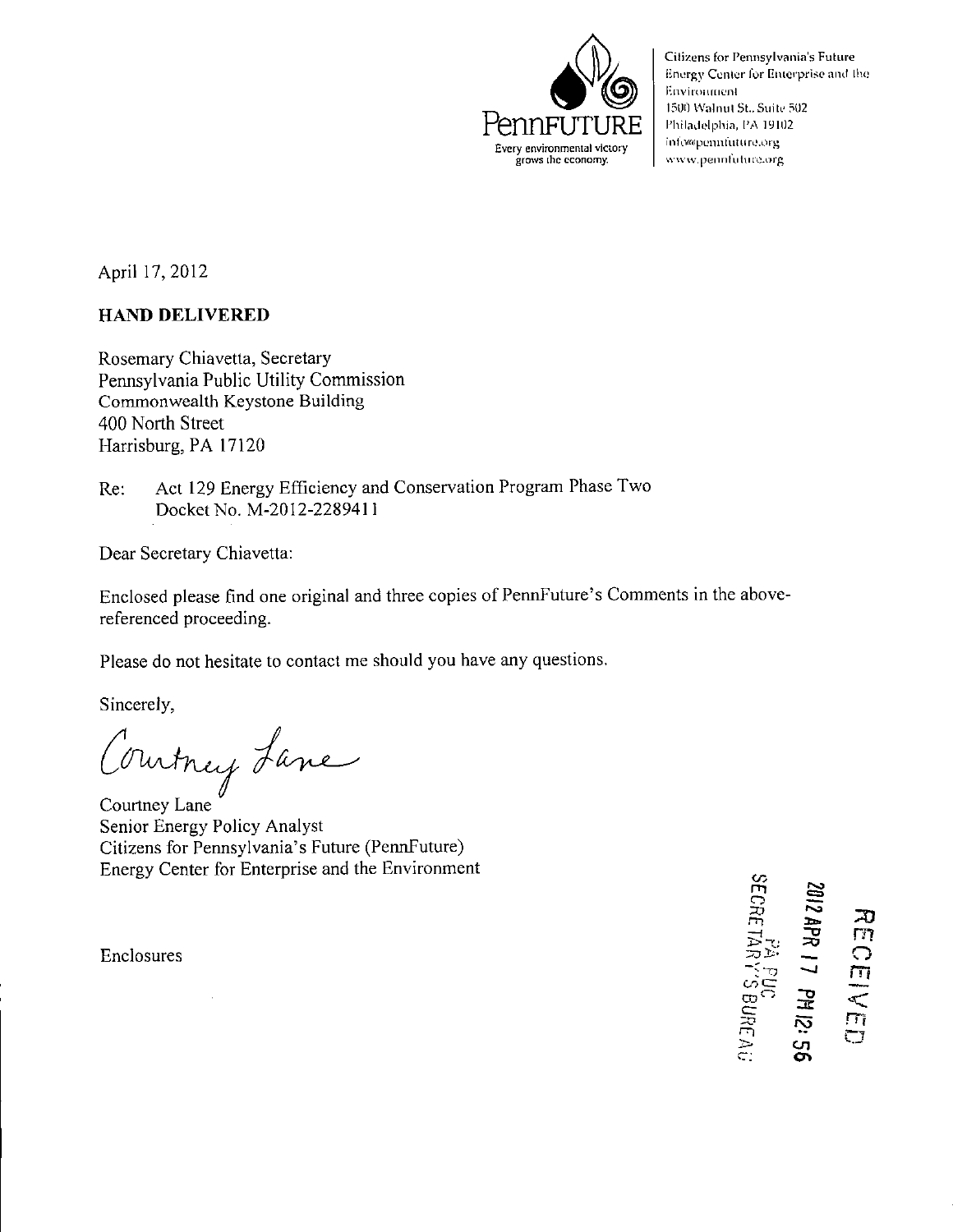# *BEFORE THE ^<' <sup>A</sup>* **PENNSYLVANIA PUBLIC UTILITY COMMISSION:**

Act 129 Energy Efficiency and : Docket No. M-2012-22 Conservation Program Phase Two :

#### **COMMENTS OF**

#### **CITIZENS FOR PENNSYLVANIA'S FUTURE (PENNFUTURE)**

#### **I Introduction**

PennFuture is a statewide public interest membership organization, working to enhance Pennsylvania's environment and economy, with offices in Harrisburg, Philadelphia, Pittsburgh and Wilkes-Barre. We appreciate the opportunity to provide comments on Act 129 Energy Efficiency and Conservation Program Phase Two, Docket No. M-2012-2289411.

We commend the Commission for beginning its investigation into Phase II of Act 129 in a timely fashion. This advanced planning will allow for a more seamless and cost-effective transition to Phase II and avoid disruption to the energy efficiency marketplace. The continuation of Act 129 is essential to protecting electric customers and improving the overall reliability of our electric system. Investment in energy efficiency lowers system-wide electricity costs, reduces customers' electricity bills, reduces peak demand and strain on the electric grid, mitigates environmental impacts and promotes economic development, all while costing less than generating, transmitting and distributing electricity. Recent studies have shown that the average utility cost of saved energy through energy efficiency is  $$0.025$  per kilowatt-hour (kWh) – more than three times less than generation side resources, which typically cost between \$0.07 and \$0.15 per kWh.' The Act 129 programs have followed this trend, achieving 2,073 gigawatt-hours (GWh) in electricity savings for an average levelized cost of only  $$0.016$  per kWh.<sup>2</sup>

<sup>1</sup> Friedrich. Katherine, Maggie Eldridge, Dan York, Patti Witte, and Marty Kushler, American Council for an Energy-Efficient Economy (ACEEE), Saving Energy Cost-Effectively: A National Review of the Cost of Energy Saved Through Utility-Sector Energy Efficiency Programs, 2009.

<sup>&</sup>lt;sup>2</sup> Optimal Energy, Inc., Pennsylvania 2013 – 2018 Energy Efficiency Goals, 2011.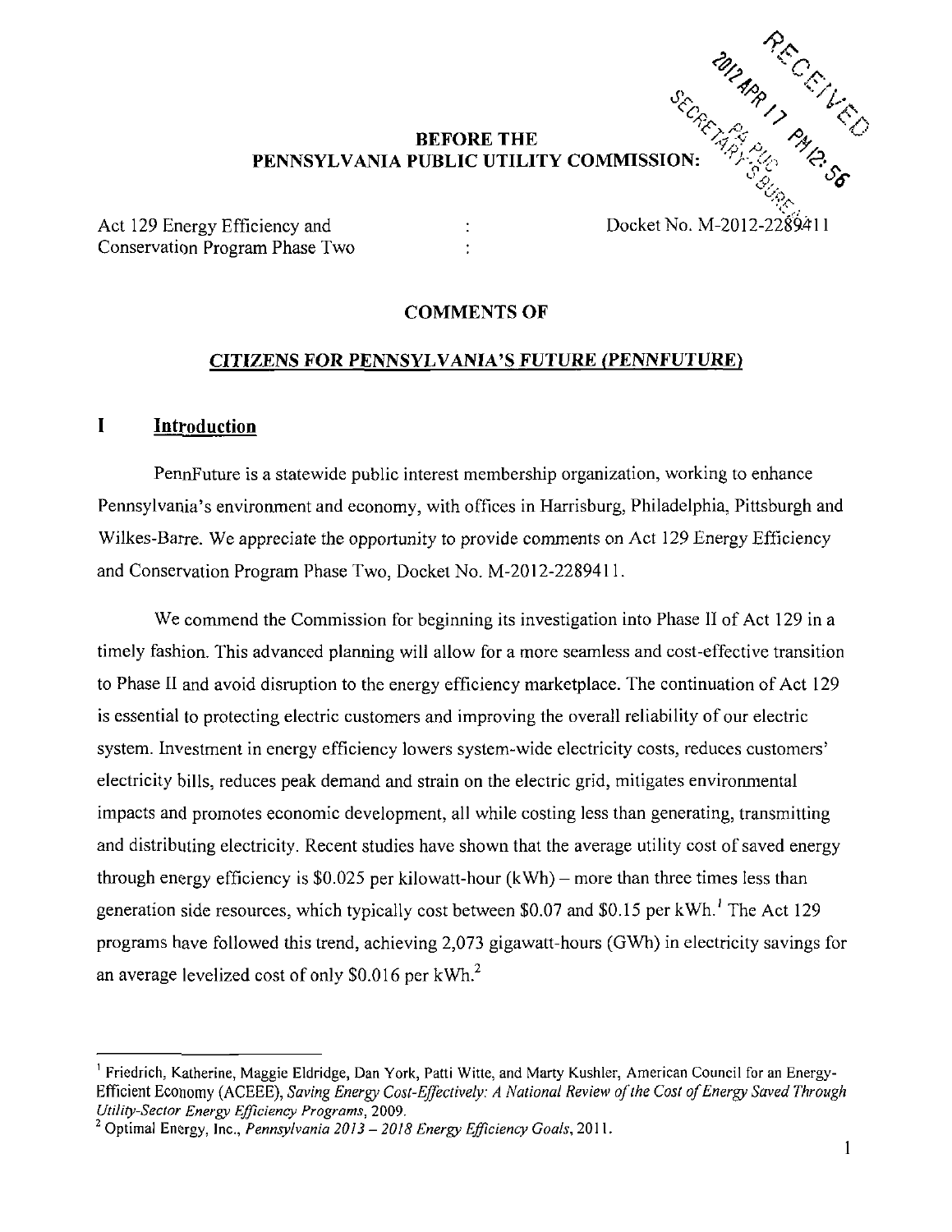The benefits of energy efficiency are clearly demonstrated by the effectiveness of Act 129 in the first two program years. According to a recent study by Optimal Energy, Act 129 energy efficiency programs lowered the state's electric load by 2.073 gigawatt-hours (GWh) as of May 31, 2011. This reduction represents approximately \$278 million in annual savings to electric customers that participated in Act 129 programs. It should also be noted that these savings were achieved in an extremely cost-effective manner. Over the expected life of the installed energy efficiency measures, these savings represent a present value of \$2.3 billion for an upfront cost of only \$281 million. This means that for every dollar spent on Act 129 programs, customers received \$8 in energy savings.<sup>3</sup>

Act 129 programs have proven to be a cost-effective means to provide Pennsylvania electric customers with the tools to manage and reduce their energy consumption and we urge the Commission to maintain a robust program in Phase II of the Act.

#### **II Comments in Answer to Specific Questions Posed By the Commission**

#### **1. Planning timeline**

PennFuture generally supports the Commission's proposed planning timeline. We believe the timeline finds an appropriate compromise between giving stakeholders the needed time to review and comment while also providing electric distribution companies (EDCs) with enough time to develop and finalize their Energy Efficiency and Conservation (EE&C) plans.

One area of improvement relates to the release of the Statewide Evaluator's Baseline Study Results and Pennsylvania Electricity Market Potential Study Results. PennFuture respectfully asks the Commission to move up the release of these studies so stakeholders can review them before the Tentative Implementation Order is issued. Releasing the studies on the same day as the Tentative Implementation Order does not provide enough time for stakeholders to review and ask follow-up questions of the Statewide Evaluator before drafting comments. The proposed future Act 129 savings goals set forth in the Tentative Implementation Order will be informed by the results of the Statewide Evaluator's studies. Therefore it seems reasonable that the studies will be completed in advance of the release of the Tentative Order and should be given to the stakeholders as soon as practicable.

 $3$  Optimal Energy, Inc., Pennsylvania 2013 - 2018 Energy Efficiency Goals, 2011.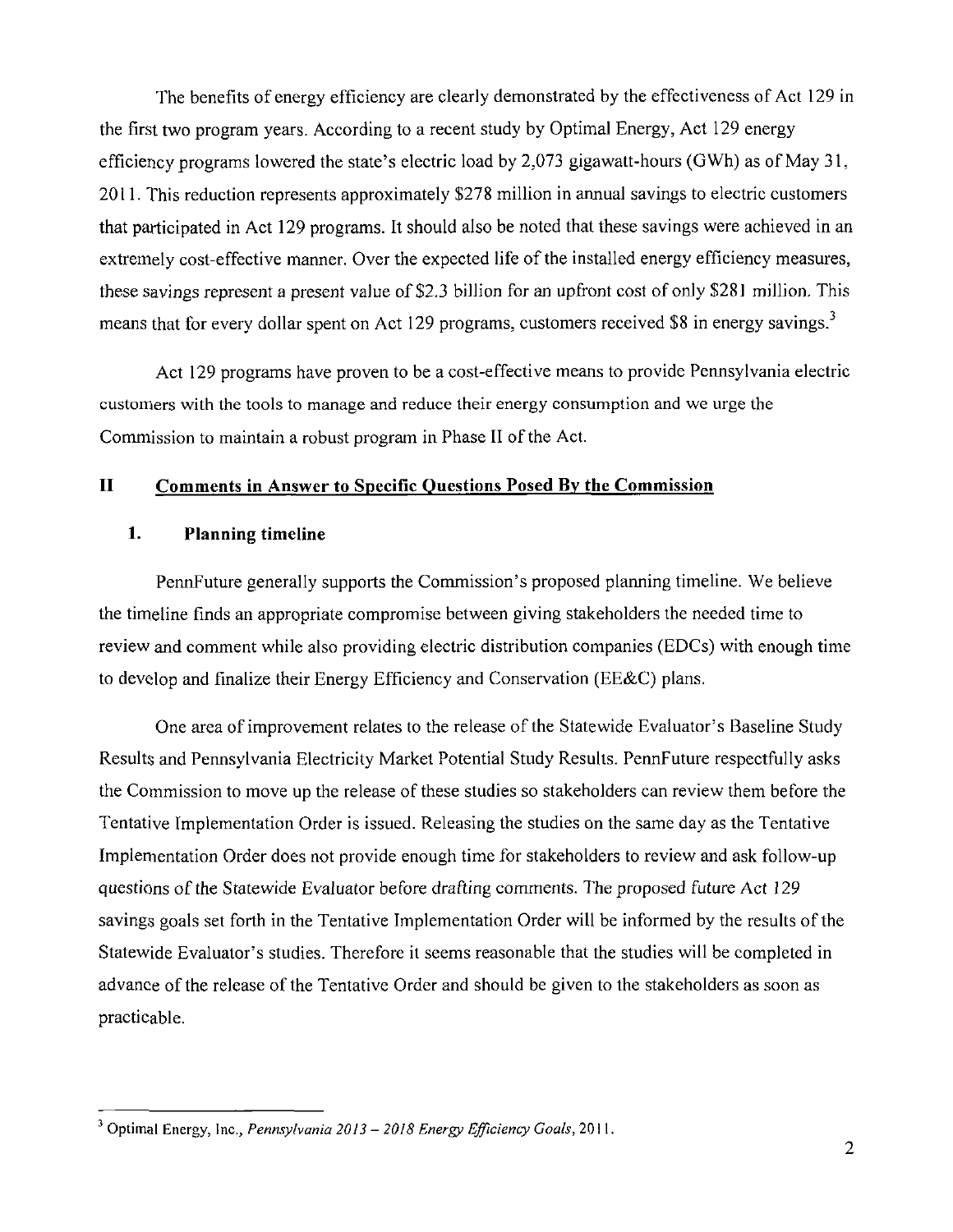PennFuture also recommends that the Commission issue a Tentative Implementation Order for a temporary demand response program on May 10, 2012 to allow for EDCs to continue their existing demand response programs through September 30, 2013. PennFuture details its recommendations for a one year continuation in Section 3 of these comments. Allowing for a one year continuation of demand response programs is critical to avoiding a disruption in the marketplace. If the Commission waits until the fall to rule on the continuation of demand response programs, there will not be enough time for new plans to be approved, programs to be designed and conservation service providers (CSPs) to recruit customers prior to June 1, 2013. This would lead to no Act 129 demand response programs for the summer of 2013, which in turn would create customer confusion and make it more difficult for CSPs to find participants for programs in 2014.

#### **2. Length of second EE&C Program**

PennFuture recommends the Phase II Energy Efficiency and Conservation (EE&C) programs be five years in length (June 1, 2013 - May 31, 2018). A longer program length provides for lower administrative costs, improves economies of scale and helps to create certainty in the energy efficiency marketplace. A five year plan will also provide more certainty to allow for EDCs to bid Act 129 energy efficiency and demand response resources into PJM's Reliability Pricing Model (RPM) capacity market, which can create a valuable revenue stream.

According to the American Council for an Energy-Efficient Economy (ACEEE), 11 out of 24 states with Energy Efficiency Resource Standards (EERS) have long-term energy savings targets of six years or more in length.<sup>4</sup> Based on these findings a five year EE&C program is feasible and well within the standard practice of states across the country.

With a long-term goal it is critical that the Commission take steps to ensure EDCs are on track to meeting their 2018 goals. PennFuture recommends that the Commission create annual consumption reduction targets, or at least an interim target for year two of the program (May 31, 2015), and continue requiring EDCs to provide annual reports on EE&C plan implementation.

While PennFuture understands the need to find balance between a long-term program and uncertainties with the evolving energy efficiency marketplace, we believe there are already procedures in place to provide EDCs with the flexibility to revise their EE&C plans throughout the

<sup>4</sup> Sciortino, Michael, Seth Nowak, Patti Witte, Dan York, and Martin Kushler, American Council for an Energy-Efficient Economy (ACEEE), Energy Efficiency Resource Standards: A Progress Report on State Experience, 2011.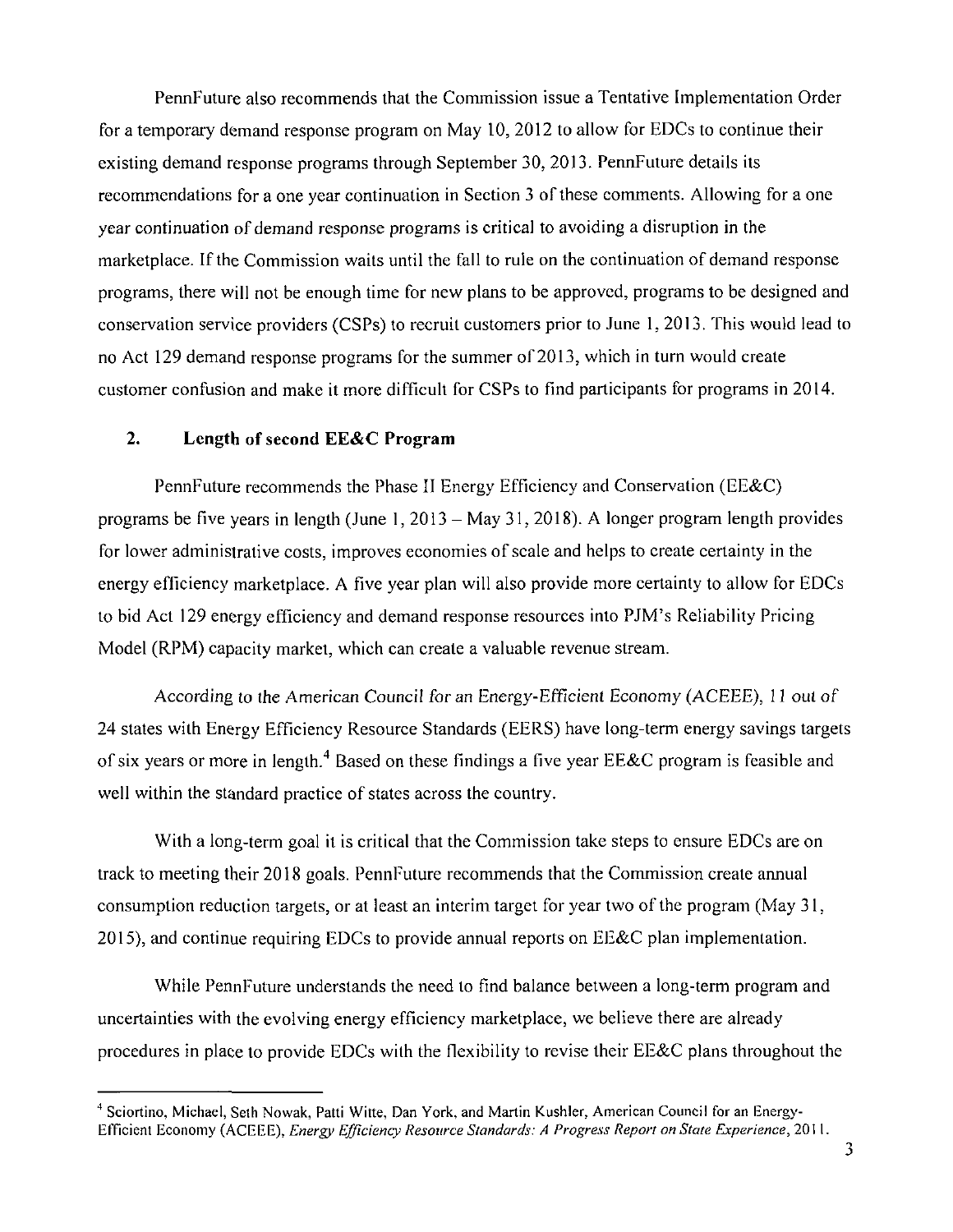five year program to adapt to any changes. In its June 9, 2011 Final Order on Energy Efficiency and Conservation Program (Docket No. M-2008-2069887) the Commission approved an expedited review process for minor changes to EE&C plans, including 1) eliminating a measure that is underperforming, no longer viable for reasons of cost-effectiveness, savings or market penetration or has met its approved budgeted funding, participation level or amount of savings; 2) switching funds between programs within the same customer class; and 3) adding or changing the conditions of a measure so long as the change does not increase the overall costs to that customer class. This Order allows for EDCs to respond to changing market conditions and learn from program experience without a lengthy regulatory review process.

PennFuture also recommends that EDCs continue to hold quarterly stakeholder meetings. These meetings provide for transparency and allow stakeholders the opportunity to provide input on EDC plans and proposed changes. These meetings have proven beneficial by providing EDCs a forum to gain stakeholder support of proposed plan changes prior to seeking approval from the Commission, leadings to fewer contested filings.

#### **3. Inclusion of a Demand Response Curtailment Program**

#### Rationale for Continuation of Demand Response

The higher the peak demand, the larger and more expensive the grid becomes to supply power during peak times. For this reason, power supply is very expensive during periods of peak demand and any reduction can create cost savings to customers. Demand response programs also help ensure electric system reliability by reducing system emergencies and black-outs. In addition, since both transmission and generation capacity are sized to meet peak demand, reductions can avoid or delay investments in costly new power plants and power lines. For these reasons, PennFuture supports the continuation of an Act 129 demand response program for the benefits it provides to electric customers and the grid. Other states have made strong commitments to demand response as part of their energy efficiency resource standards. There are at least six other states that have demand response carve-outs as detailed in Table 1 below.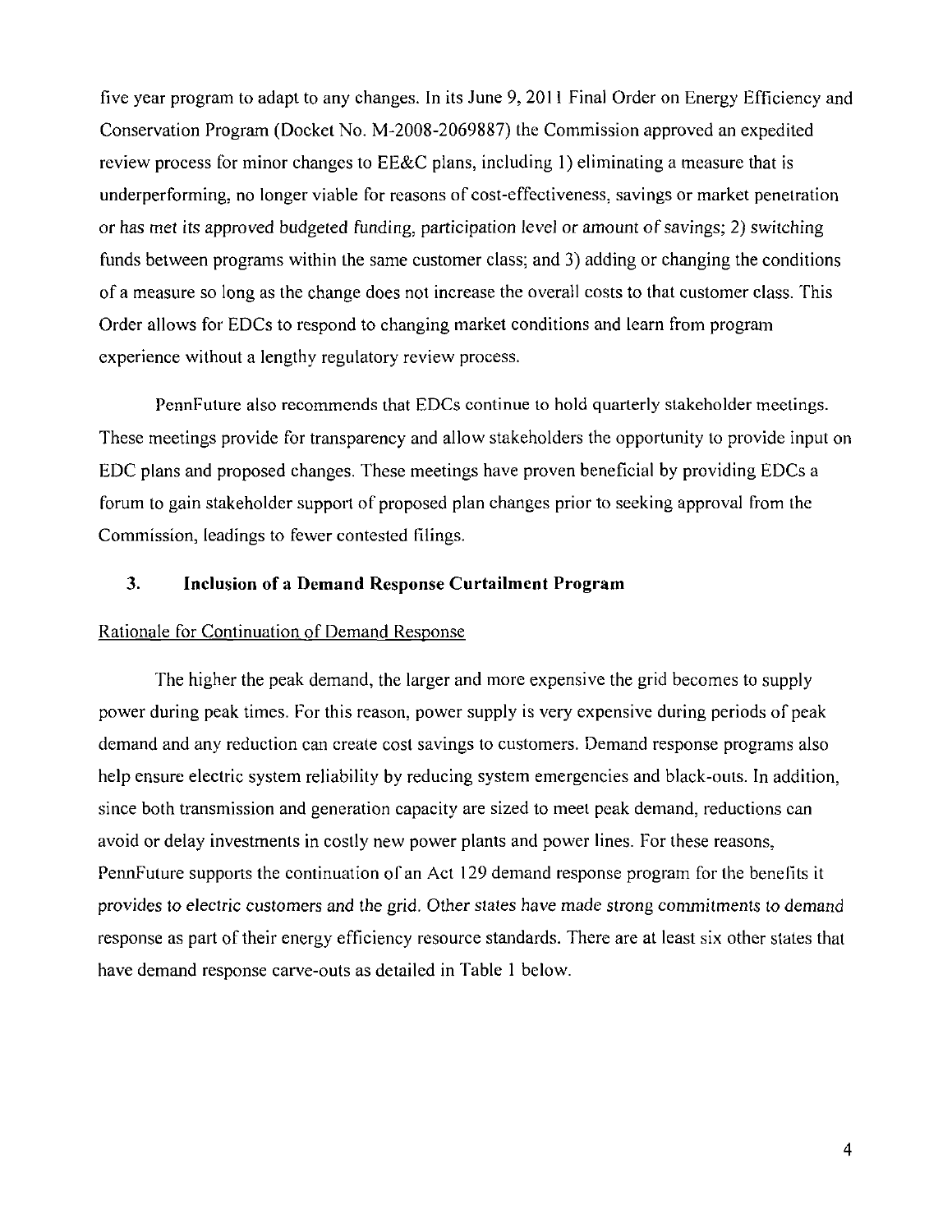| <b>Table 1: State EERS Peak Demand Requirements</b> |                                                                                                                                      |  |  |  |  |  |  |
|-----------------------------------------------------|--------------------------------------------------------------------------------------------------------------------------------------|--|--|--|--|--|--|
| <b>State</b>                                        | <b>Reduction Requirements</b>                                                                                                        |  |  |  |  |  |  |
| California                                          | Reductions vary by utility based on a fixed percentage (20%) of the GWh savings<br>goals                                             |  |  |  |  |  |  |
| Colorado                                            | 5% of 2006 peak demand by 2018                                                                                                       |  |  |  |  |  |  |
| Delaware                                            | 15% of 2007 peak electric demand by 2015                                                                                             |  |  |  |  |  |  |
| Illinois                                            | 0.1% reduction in peak demand each year for 10 years (EY 2009-2019)                                                                  |  |  |  |  |  |  |
| Maryland                                            | Reduction in per capita peak energy demand (measured in kW) of 5% percent by<br>2011, 10% by 2013, and 15% by 2015, compared to 2007 |  |  |  |  |  |  |
| Ohio                                                | 1% reduction in peak demand in 2009, 0.75% reduction in peak demand each year<br>through 2018                                        |  |  |  |  |  |  |

Demand response programs are cost-effective, especially when the benefits of installed measures are looked at over their full measure life. The Federal Energy Regulatory Commission (FERC) recently performed an economic screen for Dynamic Pricing wilh Enabling Technology programs and Direct Load Control with Enabling Technology programs using a simple version of the Total Resource Cost (TRC) test comparing the lifetime benefits of demand response (avoided capacity costs) relative to the associated costs to enable each option (technology, implementation and delivery) in every state. FERC found that these programs are highly cost-effective in all customer classes in Pennsylvania.<sup>5</sup>

As the Statewide Evaluator moves forward with its cost-benefit analysis of EDC demand response programs, it is important that the costs and benefits of these programs are examined over the full life of any installed measures, not just the "program life" of one summer. Demand response programs like direct load control rely on the installation of measures on customer's central air conditioning and electric water heater units to achieve demand reductions. Such measures remain installed and functioning well after the end of Ihe current program. The costs and benefits should be calculated over the measure's full life. As the Office of Consumer Advocate stated in its comments on TRC test, "The direct load control program is often somewhat expensive to deploy, but once deployed, it is available over a long period of time to provide on-going benefits to both the system and the customer."<sup>6</sup> If the Statewide Evaluator does not take into account the full equipment life of

<sup>&</sup>lt;sup>5</sup> Federal Energy Regulatory Commission (FERC) Staff Report, A National Assessment of Demand Response Potential, prepared by The Brattle Group, Freeman, Sullivan & Co and Global Energy Partners, LLC, 2009.

Comments of the Office of Consumer Advocate. June 3, 2011. Implementation of Act 129 of 2008 – Total Resource Cost (TRC) Test 2011 Revisions. Docket No. M-2009-2108601.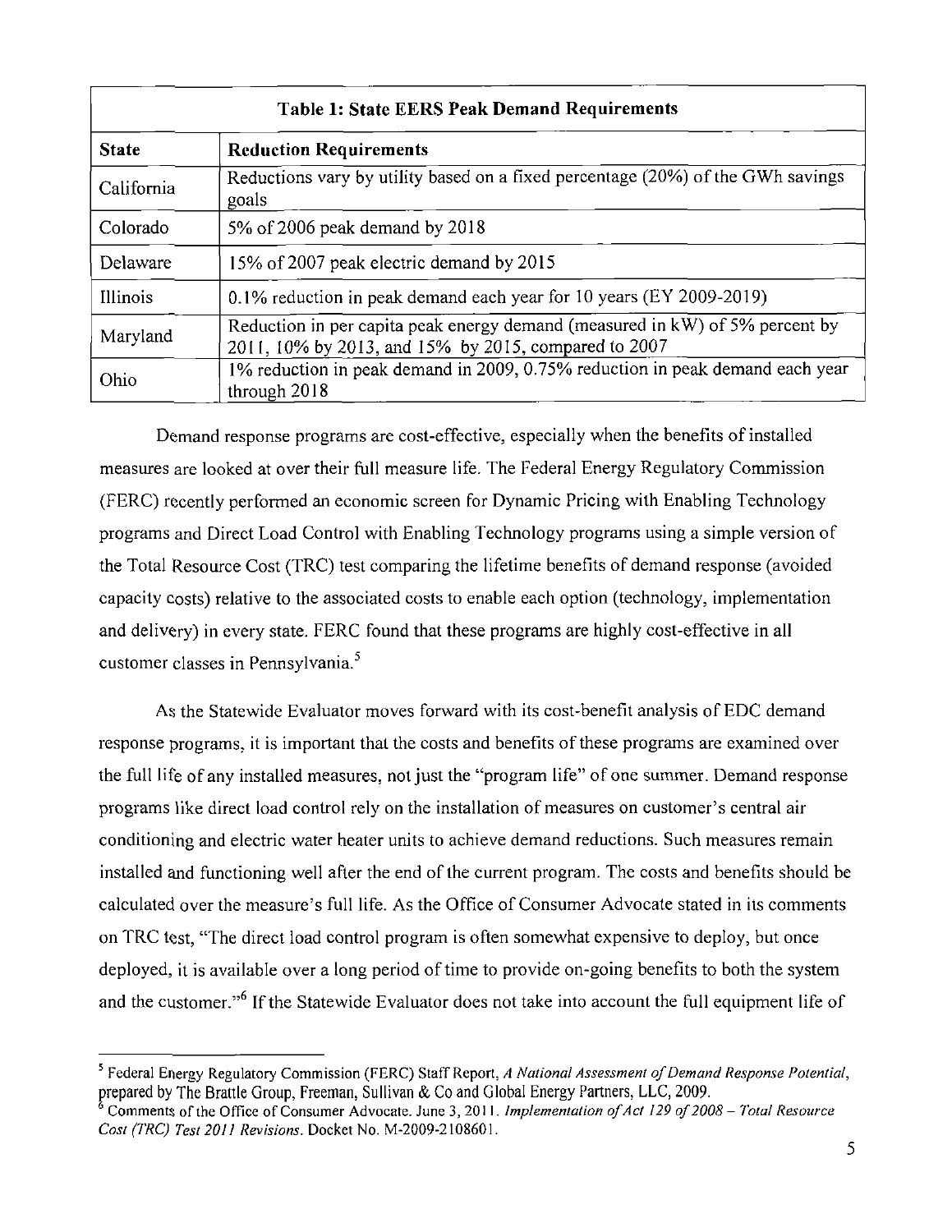installed measures, these programs could be found to not pass the cost-benefits screen and be discontinued. This would be inappropriate since EDCs have already received cost-recovery for these measures, leading to a situation where ratepayers paid for measures that they are no longer able to utilize.

#### Commission Options for Including Demand Response

Based on the benefits that demand response can offer, PennFuture recommends that the Commission issue a Tentative Implementation Order on May 10, 2012 to allow for EDCs to continue their existing and approved demand response programs through September 30. 2013. Allowing for a one year continuation of demand response programs is critical to avoiding a disruption in the marketplace. If the Commission waits until the fall to rule on the continuation of demand response programs, there will not be enough time for new plans to be approved, programs to be designed and conservation service providers (CSPs) to recruit customers prior to June 1, 2013. This would lead to no Act 129 demand response programs for the summer of 2013, which in turn would create customer confusion and make it more difficult for CSPs to find participants for programs in 2014.

While PennFuture recommends that the Commission allow for a continuation of existing EDC demand response programs until September 30, 2013, the budgets for these programs should be reduced. In the Act 129 Phase I plans, EDCs had demand response budgets as high as 30% of total EE&C plan funding. These budgets reflect the need for EDCs to overspend on demand response programs due to the uncertainty of meeting the 100 highest hours requirement. The top 100 hours requirement is a burden on both the EDCs and the CSPs. EDCs will not know what the top 100 hours were until after the date they must meet their mandated 4.5% reduction. This creates a guessing game where EDCs must overspend and over-curtail load to ensure they avoid a penalty, leading to a waste of limited Act 129 funds. This is not a good use of ratepayer funds that could otherwise go to energy efficiency programs. Therefore, PennFuture recommends that the Commission change this requirement for the next phase of Act 129 to some other metric. For example, EDCs could be required to call curtailment events based on a predetermined peak demand threshold. This model is used by Con Edison for their demand response programs. Con Edison forecasts its summer peak in the late summer to early fall of the previous year. Then planned curtailment events are called if the day ahead forecast is 96% (or greater) of that forecasted summer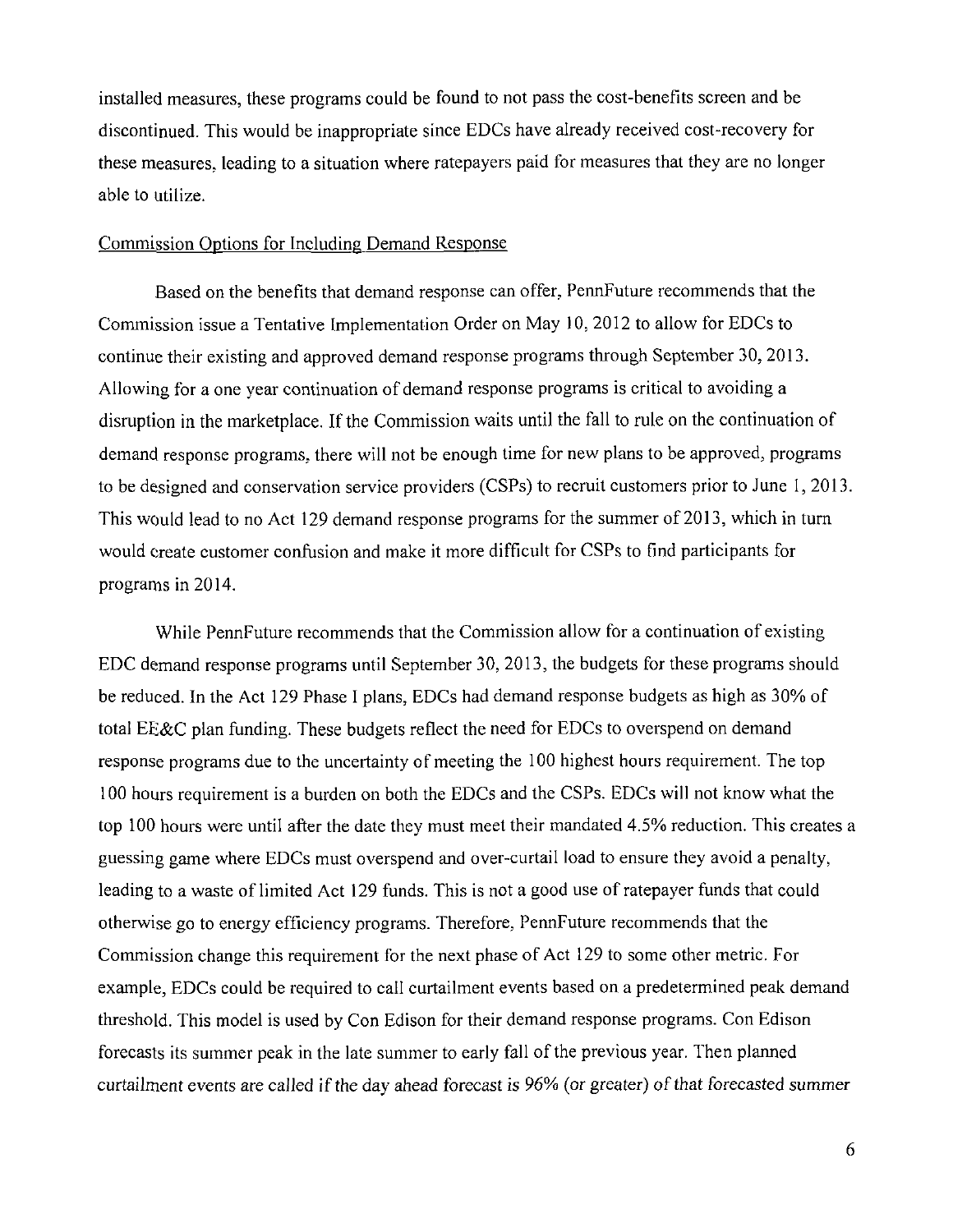peak demand.<sup>7</sup> Moving away from the top 100 highest hours requirement to the Con Edison model or something similar, will reduce risk to both the EDCs and CSPs and allow for more Act 129 funds to go towards energy efficiency programs where they will be needed to capture deeper savings in Phase II.

#### Reallocation of Demand Response Funds

If for any reason the Commission cannot identify a cost-effective demand response program for the next phase of Act 129, it is critical that funding set aside for demand response programs is reallocated to EE&C plans for energy efficiency programs. As Act 129 clearly states, it is in the public interest to adopt EE&C measures and "the health, safety and prosperity of all citizens of this Commonwealth are inherently dependent upon the availability of adequate, reliable, affordable, efficient and environmentally sustainable electric service at the least cost, taking into account any benefits of price stability, over time and the impact on the environment."<sup>8</sup> The least and most costeffective way to improve electric reliability, reduce customer bills and reduce impacts to the environment is to invest in energy efficiency measures. Failure to redirect available Act 129 funds to energy efficiency measures would go against the original intent of the Act.

# **4. Aligning EDC Targets and Funding Using Dollars per MWh of Expected Reductions**

With all the benefits energy efficiency can bring, it should be the policy of the Commission to require EDCs to procure as much cost-effective energy efficiency as possible within the constraints of Act 129. This means having each EDC spend up to their 2% cap to achieve the greatest level of electricity savings possible, not reducing EE&C plan budgets for larger EDCs. This would arbitrarily limit the amount of investment occurring in energy efficiency, which would reduce benefits to all customers and the electric grid. Allowing EDCs to spend up to the 2% cap will also enable them to go after deeper savings from whole building programs that will be needed as least cost measures like compact fluorescents reach socket saturation.

PennFuture recently commission a study by Optimal Energy to look at what achievable savings goals would look like in the next phase of Act 129. The study examined the achievable economic energy efficiency potential in the state, reviewed actual costs per annual kilowatt-hour

<sup>7</sup> http://www.coned.com/energyefficiency/demand\_response.asp

<sup>8</sup> Act of Oct. 15,2008, P.L. 1592, No. 129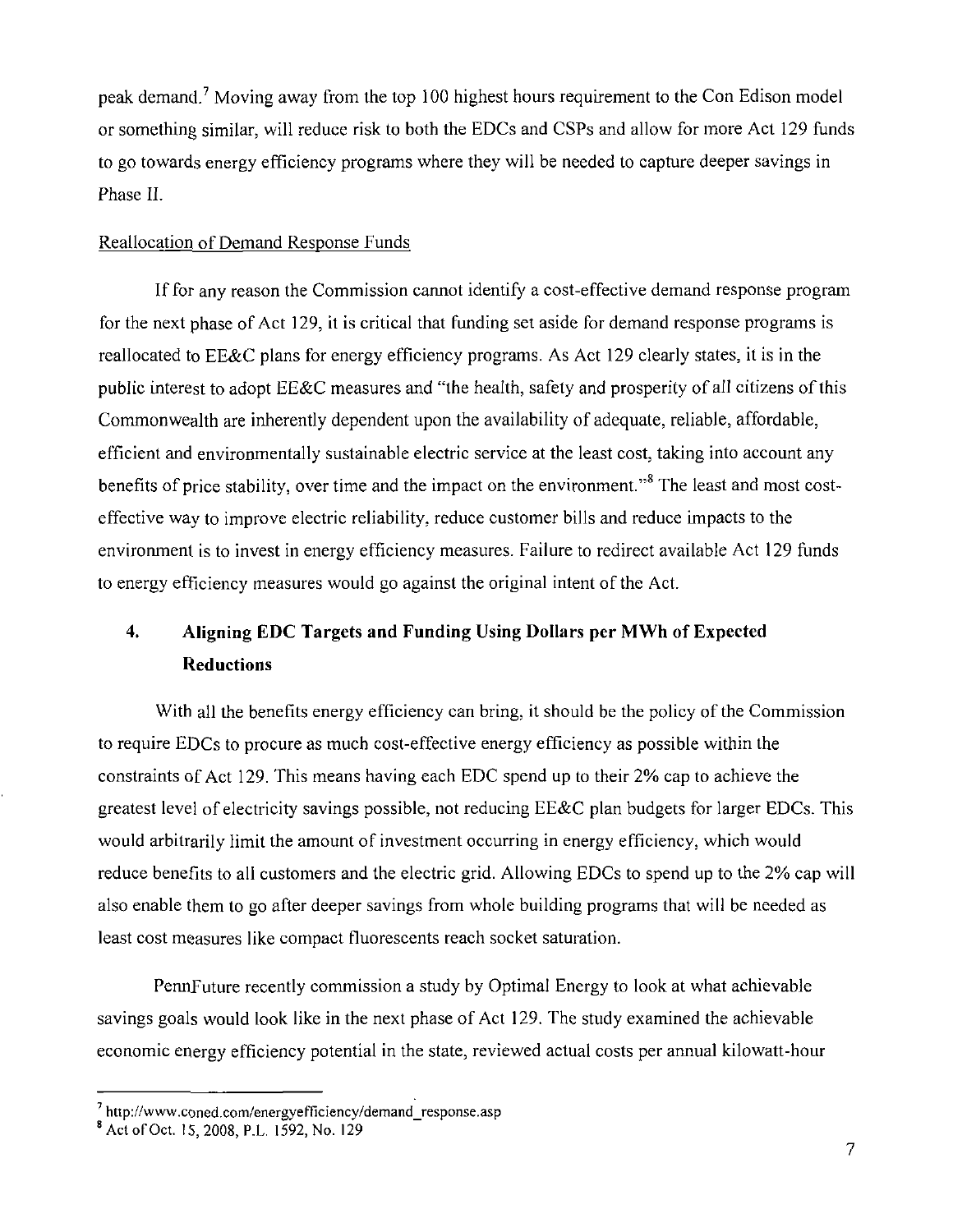(kWh) saved in several states with energy efficiency programs, and took into account the mandated 2% spending cap to determine the future goals.

Optimal concluded that with the spending cap in place, annual consumption reduction goals for the next phase of Act 129 should continue at the rate of 1% savings per year. This would equal a required additional incremental reduction of 2% by 2015 and 5% by 2018 as detailed in Table 2 below. The proposed savings goals would produce a cumulative reduction of 7,330 GWh by May 31, 2018, which would lead to \$932 million in annual electric bill savings to customers. Over the expected life of the installed energy efficiency measures, these savings represent a present value of \$7.8 billion, an avoidance of 80 million tons of carbon dioxide emissions (the equivalent of taking 14 million cars of the road), and the creation of over 14,000 job years.<sup>9</sup>

| Table 2: Future Act 129 Savings Goals |                          |                           |                              |                           |                              |  |  |  |  |  |
|---------------------------------------|--------------------------|---------------------------|------------------------------|---------------------------|------------------------------|--|--|--|--|--|
| <b>Utility</b>                        | 2009-2010<br>Sales (GWh) | <b>2015 Goal</b><br>(GWh) | % of 2009/10<br><b>Sales</b> | <b>2018 Goal</b><br>(GWh) | % of 2009/10<br><b>Sales</b> |  |  |  |  |  |
| Duquesne                              | 14,085                   | 282                       | 2%                           | 704                       | 5%                           |  |  |  |  |  |
| Met-Ed                                | 14,865                   | 297                       | $2\%$                        | 743                       | 5%                           |  |  |  |  |  |
| Penelec                               | 14,399                   | 288                       | 2%                           | 720                       | 5%                           |  |  |  |  |  |
| <b>Penn Power</b>                     | 4.773                    | 95                        | 2%                           | 239                       | 5%                           |  |  |  |  |  |
| <b>PPL</b>                            | 38,200                   | 764                       | 2%                           | 1,910                     | 5%                           |  |  |  |  |  |
| <b>PECO</b>                           | 39,385                   | 788                       | 2%                           | 1,969                     | 5%                           |  |  |  |  |  |
| <b>West Penn</b>                      | 20,939                   | 419                       | 2%                           | 1,047                     | 5%                           |  |  |  |  |  |
| <b>Total</b>                          | 146,646                  | 2,933                     | 2%                           | 7,332                     | 5%                           |  |  |  |  |  |

If the Commission decides that the next phase of Act 129 should be based on the same baseline 2009-2010 energy year forecast with additional savings targets added to those in Phase I, the above targets would be expressed as a cumulative savings goal of 5% in 2015 and 8 % in 2018.

Considering the fact that Optimal found there is the economic (cost-effective) potential for Pennsylvania to meet 21% of its projected 2018 load, or 31,500 GWh, from energy efficiency measures, these goals are quite modest. A 1% annual savings goal also places Pennsylvania at the low-end of what other states are achieving across the country. Nine states achieved 1.2% of annual sales in their most recent reporting years and leading states such as Vermont, Massachusetts, and

<sup>&</sup>lt;sup>9</sup> Optimal Energy, Inc., Pennsylvania 2013 - 2018 Energy Efficiency Goals, 2011.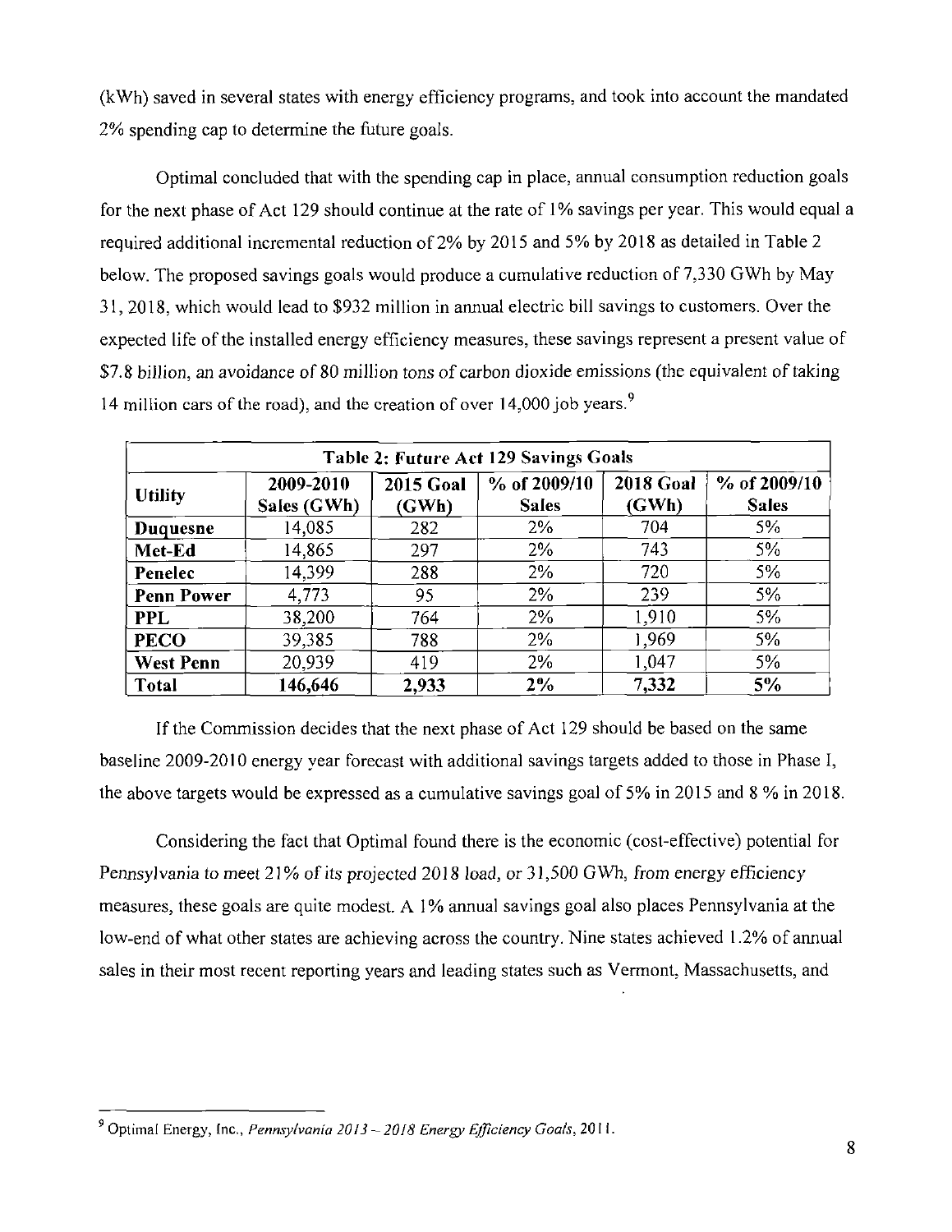Rhode Island are now achieving over 2% savings per year or have submitted multi-year plans with greater than  $2\%$  annual savings.<sup>10</sup>

The results of the Optimal study assert that these goals should be attainable for each EDC within the 2% cap. However, understanding that the three utilities with the smallest budgets (West Penn, Penn Power and Duquesne) rely on fewer dollars per MWh to achieve these goals, it would be permissible to allow these EDCs to petition the Commission for a reduction in their goals, if and only if they can demonstrate they used programmatic tools that are proven to keep EDC costs low such as obtaining savings from behavioral programs and utilizing economies of scales through joint or statewide programs.

#### A. Behavioral Programs

Encouraging behavioral changes in electric customers to reduce consumption is a cost-effective means to capture electricity savings. Behavior-based strategies are becoming a growing trend in states that have to meet larger energy efficiency goals. Such programs focus on non-financial influence to affect electric customer decision-making. For example, benchmarking a customer's usage against comparable customers in the same geographical area and reporting the results. These programs, like National Grid's Home Energy Report, are being offered in both Massachusetts and New York. However, to date, only PPL has a behavioral program in its EE&C plan. The Statewide Evaluator approved a Custom Measure M&V Protocol for PPL's Energy Efficiency Behavior & Education program.<sup>11</sup> This program is highly cost-effective with a TRC of 3.3 and should be adopted by other EDCs in the next Phase of Act 129 to achieve more savings at a lower cost.

#### B. Joint programs

Joint EE&C programs improve economies of scale, avoid unnecessary program overlap that may cause confusion among customers and contractors, improve transparency, and increase the effectiveness of marketing and branding, all allowing for energy savings to be captured more cost-effectively.

<sup>&</sup>lt;sup>10</sup> Sciortino, Michael, Seth Nowak, Patti Witte, Dan York, and Martin Kushler, American Council for an Energy-Efficient Economy (ACEEE), Energy Efficiency Resource Standards: A Progress Report on State Experience, 2011.

<sup>&</sup>lt;sup>11</sup> Custom Measure M&V Protocol PPL Electric's OPOWER Energy Education Program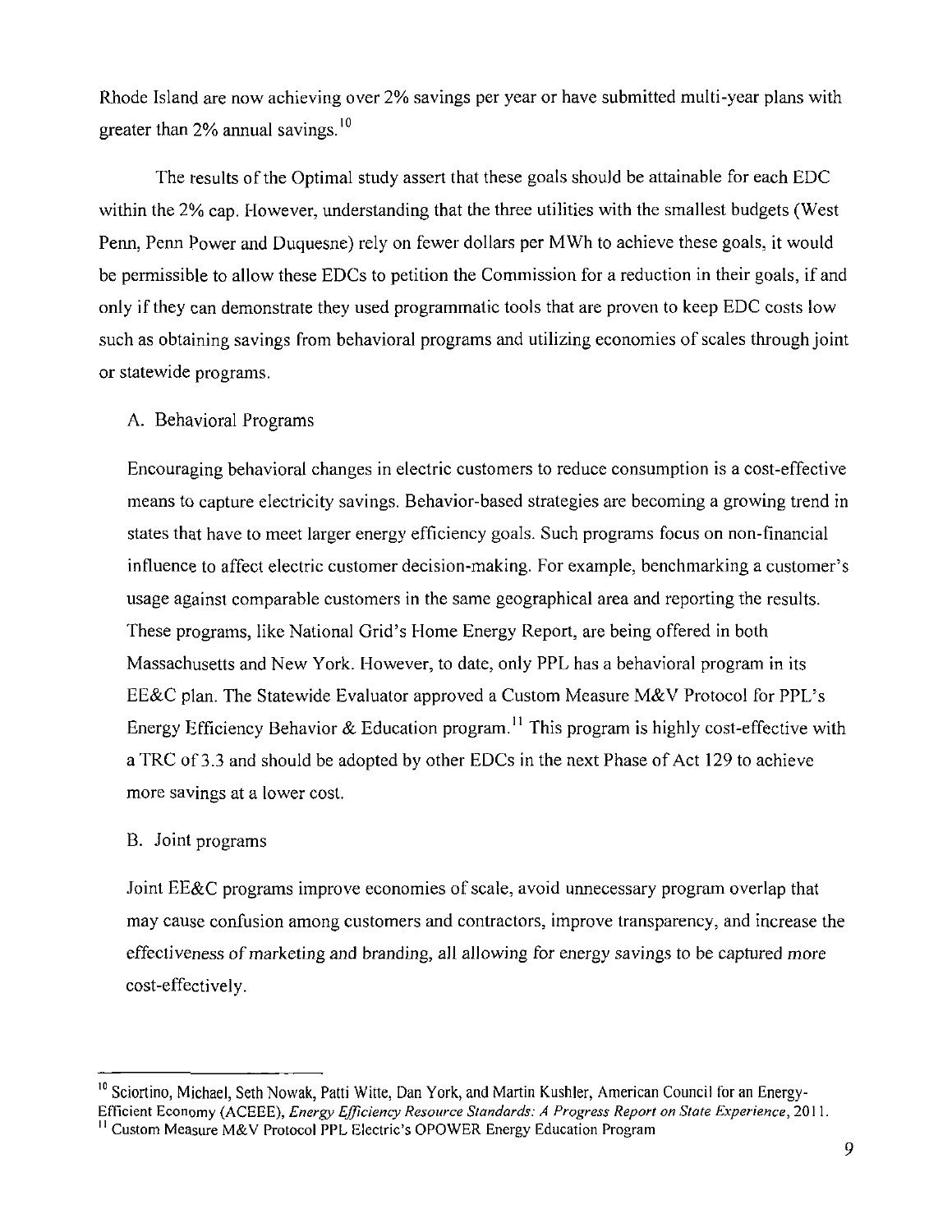FirstEnergy is an excellent example of a model that could be applied on a statewide level. While incentive levels differ across FirstEnergy's service territories, they offer the same programs and utilize the same conservation service providers (CSPs). For instance, Met-Ed, Penelec and Penn Power all offer the same energy audit, energy efficiency rebate, HVAC and Easy Cool Rewards programs to name a few. FirstEnergy also uses the same marketing materials and branding for Met-Ed, Penelec and Penn Power's commercial and industrial programs. Other EDCs have also gained experience with program collaboration through their appliance recycling programs that utilize the same CSP, JACO Environmental.

As we transition into the second phase of Act 129, we would urge the Commission to encourage statewide or joint programs to enable EDCs to achieve savings more cost-effectively. For example, in Massachusetts, all of the EDCs collaborate through working groups, statewide implementation of programs, standardized rebate forms and certification standards. Depending on the program, these utilities either submit a joint RFP and contract with a single service provider, or will each submit its own RFP and bid out for CSPs separately but make sure that branding and incentive levels are coordinated through the statewide Mass Save brand (http://www.masssave.com). Similar joint programs can be found with the Connecticut Energy Efficiency Fund programs (http://ctsavesenergy.org/index.php).

# **5. Inclusion of a Reduction Target Carve-Out for the Government, Educational and Non-Profit Sector**

#### Inclusion of Carve-Out

Based on the language in the law, it is clear that the 10% carve-out must continue in any future EE&C plans. As stated in 66 Pa.C.S. § 2806.1(b)(1)(i)(B), pertaining to the requirements for EE&C plans to be filed by EDCs and approved by the Commission, "A minimum of 10% of the required reductions in consumption under subsections (c) and (d) shall be obtained from units of Federal, State and local government, including municipalities, school districts, institutions of higher education and nonprofit entities", where subsections (c) and (d) refer to the current and any future required reductions in consumption and peak demand.<sup>12</sup>

This language is also clear that the 10% carve-out must be applied to the consumption reduction targets set forth by the Commission. Therefore, by law the 10% requirement must be a

 $1266$  Pa.C.S. § 2806.1(b)(1)(i)(B)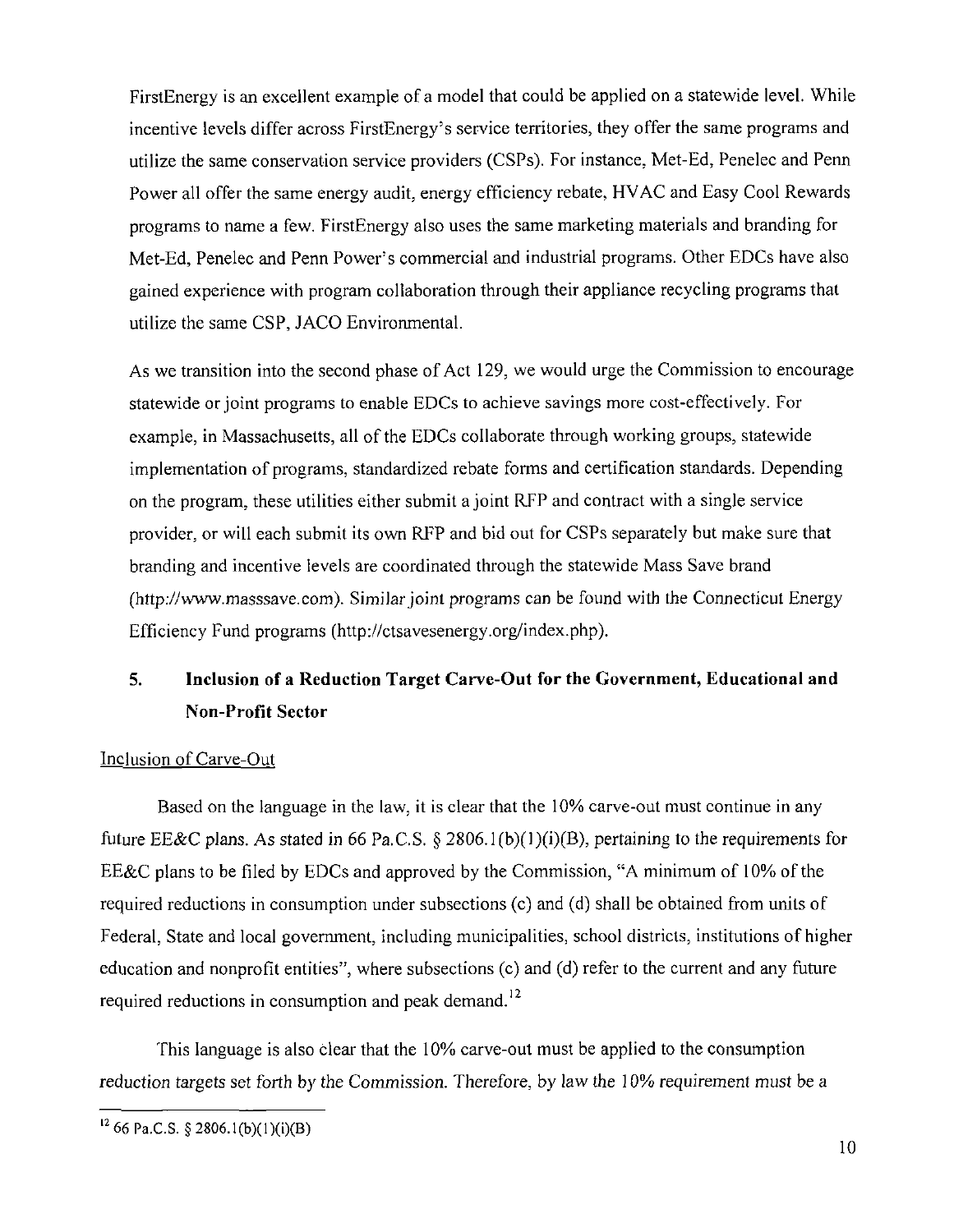percentage of overall program savings. It cannot be reduced and cannot be based on an EE&C budget carve-out.

#### On-Bill Financing/On-Bill Repayment

PennFuture supports the development of EDC on-bill financing pilot programs; however, there is much more need for this program in the small-business sector. According to ACEEE, at least 20 states have utilities offering on-bill programs, with the majority of these programs focusing on small-business, multi-family and residential sectors.<sup>13</sup>

The small business sector is difficult lo reach with Act 129 rebate dollars alone. Even with the availability of rebates, small businesses typically operate under tight budgets and often lack the upfront capital needed to finance energy efficiency improvements. In addition, with a large percentage of small-businesses renting, "split incentives" become another barrier to investing in energy efficiency. "Split incentives" refers lo the scenario where a landlord has little incentive to invest in energy efficient upgrades when the tenant pays the energy bills and therefore would recoup all of energy savings of that investment.

On-bill financing programs can help address the barriers to adoption of energy efficiency in the small business sector better than traditional financing options. On-bill financing programs leverage customers' existing relationship with the EDC, enabling them lo invest in energy efficiency improvements without any upfront cost and providing a mechanism to pay for the installed measures through their monthly utility bills. On-bill programs can also be tied to the meter, not the building owner, to help address the "split incentives" issue where the landlord is not interested in capital expenditures because the tenant pays the utility bill. The program can also be structured so the repayment stays with the meter when the current owner or tenant moves.

On-bill programs can be underwritten and financed by private, third-party capital, such as community development financial institutions, or banks and credit unions, allowing the EDC to avoid liabilities on their balance sheet. PennFuture supports this model for Pennsylvania, often referred to as on-bill repayment. Several on-bill repayment programs have been successful at attracting third-party capital, due to the fact that these programs have proven low default rates

<sup>&</sup>lt;sup>13</sup> Bell, Catherine J., Steven Nadel, Sara Hayes, American Council for an Energy-Efficient Economy (ACEE), *On-Bill* Financing/or Energy Efficiency Improvements: A Review of Current Program Challenges, Opportunities, and Best Practices, 2011.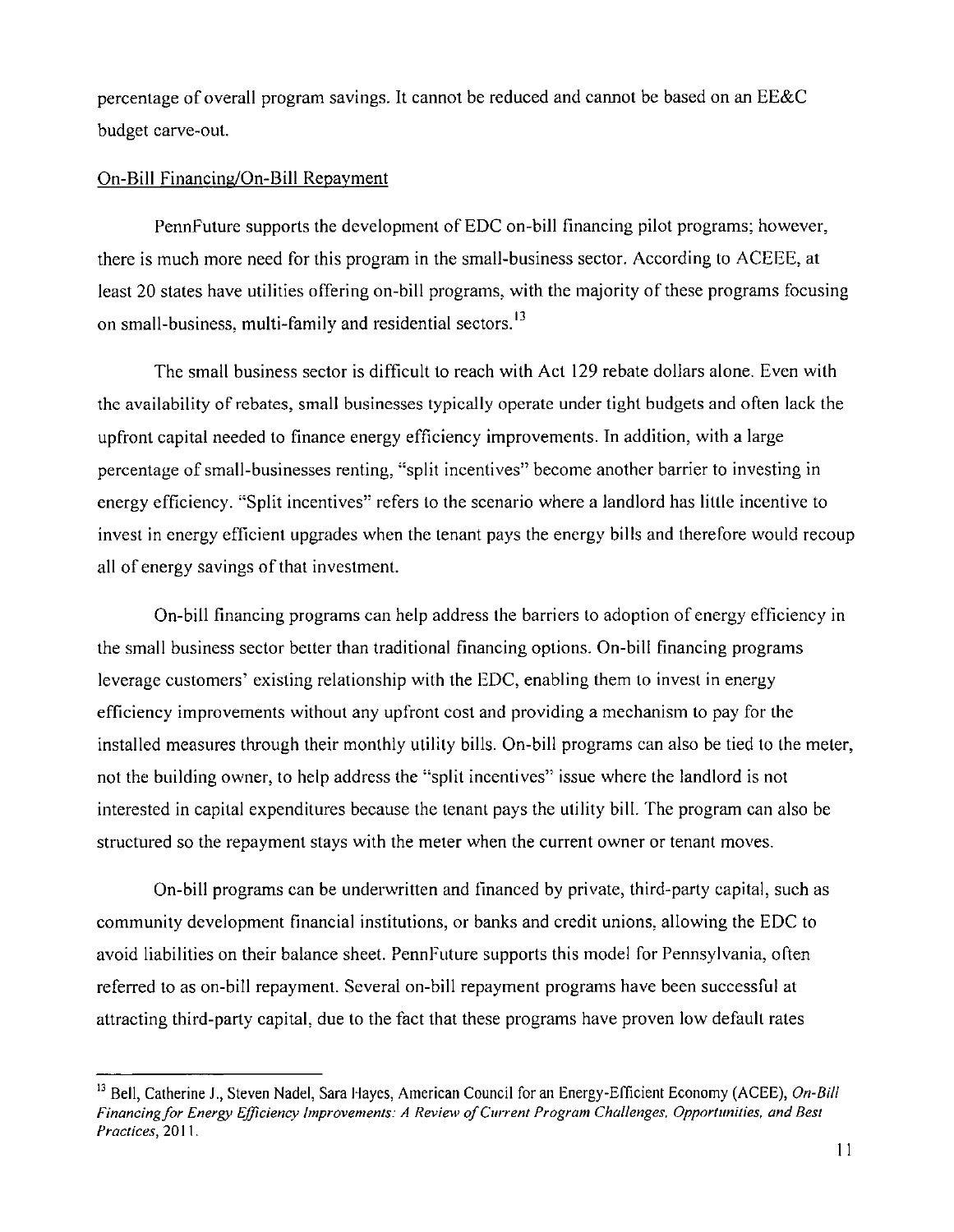ranging from 0 to 2%.<sup>14</sup> In addition, lenders perceive on-bill repayment as lower risk due to the notion that customers tend to prioritize their utility bills. These factors can lead lenders to offer substantially lower rates, longer maturities and better terms than they would for a conventional energy efficiency loan program.<sup>15</sup> Some programs even create a loan loss reserve fund to cover any potential loan defaults, which is also useful in attracting third-party capital. Examples of on-bill repayment programs include 1) Illinois where a community bank, Covenant, is providing \$12.5 million in permanent capital and Pennsylvania's own AFC First Financial Corporation is the program administrator; and 2) Kentucky, where their How\$martKY program is administered and financed in part by a CDFI, The Mountain Association for Community Economic Development.<sup>16</sup>

While on-bill programs are valuable tools in promoting energy efficiency in hard-to-reach customer sectors, it is important that they are developed with safeguards in place to protect the EDC, the lender and the customer. For example, the New York on-bill program has customer requirements such as: a debt income ratios less than 50%, no bankruptcy claims in the past 7 years and no outstanding collections, judgments, or tax liens greater than \$2,500.<sup>17</sup>

PennFuture encourages the Commission to convene a working group to develop an on-bill repayment model that works best for Pennsylvania and Act 129. This group should reach out to other states that have adopted on-bill programs to learn from their experience.

#### **6. Inclusion of a Low-Income Sector Carve-Out**

PennFuture supports the continuation of a carve-out for the low-income sector identical to what was implemented in Phase I. Each  $E\&C$  plan should include specific energy efficiency measures for households at or below 150%) of the Federal Poverty Income Guidelines in proportion to that sector's share of the total energy usage in the EDC's service territory.

## **7. Transition Issues**

## Banking and Reconciliation of Funds

<sup>&</sup>lt;sup>14</sup> Bell, Catherine J., Steven Nadel, Sara Hayes.

<sup>&</sup>lt;sup>15</sup> Brad Copithorne, James Fine, Environmental Defense Fund, On-Bill Repayment: Unlocking the Energy Efficiency Puzzle in California, 2011.

<sup>&</sup>lt;sup>16</sup> Bell, Catherine J., Steven Nadel, Sara Hayes.

<sup>&</sup>lt;sup>17</sup> http://www.nyserda.ny.gov/en/About/Statewide-Initiatives/On-Bill-Recovery-Financing-

Program.aspx?sc\_database=web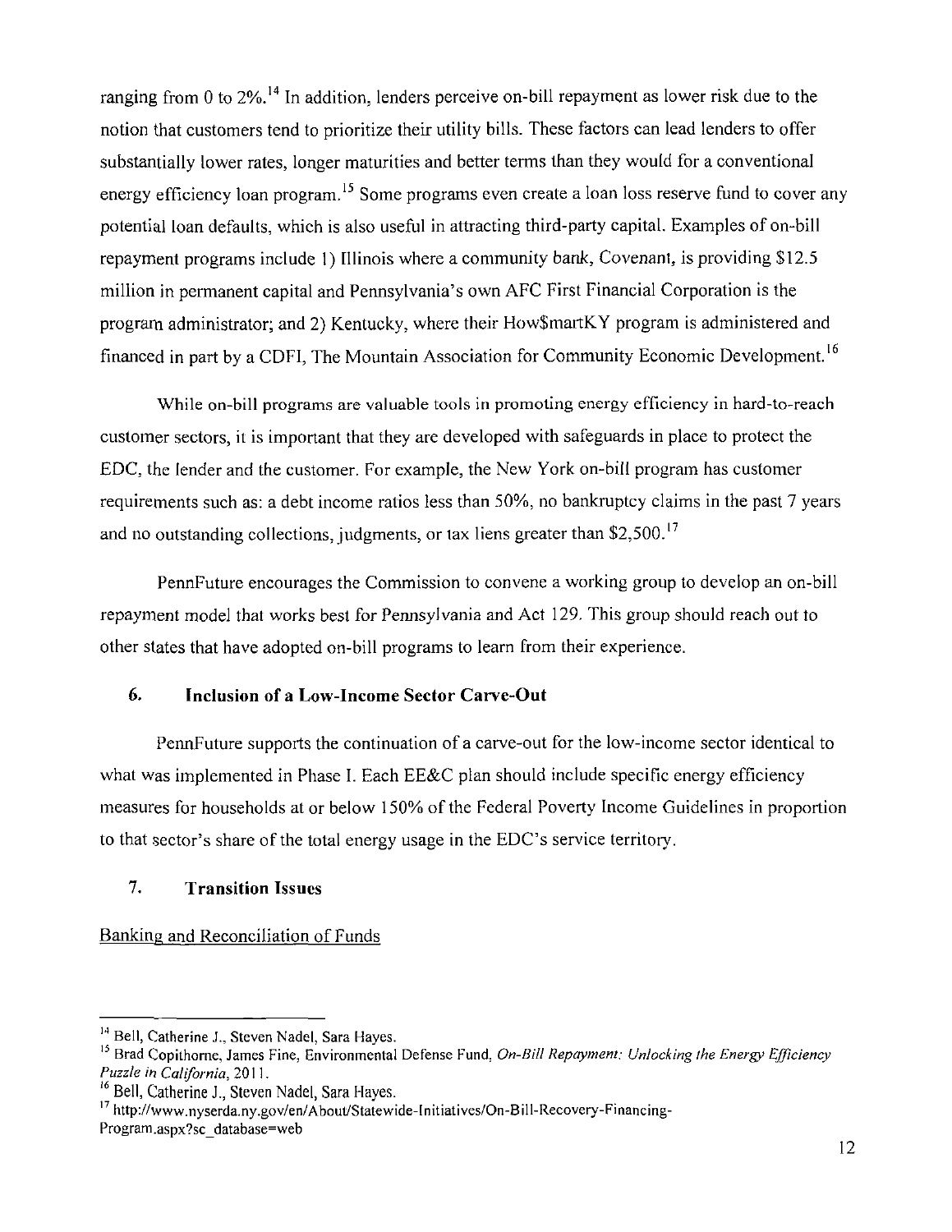PennFuture believes it should be the policy of the Commission to require an EDC that reaches its Act 129 savings requirements ahead of schedule to continue offering approved EE&C programs in its current plan so long as spending remains under the 2% cap. In return, the Commission should allow any excess reductions in energy consumption to be carried forward to meet future Act 129 goals. The Commission should not reduce the EDC's Phase II budget in response to banked savings. As stated previously in the comments, EDCs will benefit from as much funding as possible in the second phase of the Act to allow them to go after deeper savings as the cheapest savings from low hanging fruit become less available.

Allowing for EE&C programs to continue up until the start of the next phase of Act 129. or until budgets are exhausted, will ensure that there are no disruptive gaps in programs. Allowing EDCs to shut down programs once they reach their goals will create a "blackout" period that will create confusion to customers, retailers and contractors resulting in harm to the existing market transformation achievements of Act 129. In addition, it is less cost-effective for programs to be shut down and then ramped back up again as money that could have been used for continuing EE&C programs will need to be directed back to start-up and administrative costs.

PennFuture also recommends that any leftover funding from Phase I EE&C plan budgets be carried over for use in the second phase. There should be no reconciliation for over collection. The Commission should make use of all available Act 129 funds lo promote the maximum amount of cost-effective energy efficiency in Pennsylvania.

Some parties argue that not reconciling budgets to customers is harmful. We would argue that not spending these funds on energy efficiency is far worse. This is due to the fact that even though Act 129 creates a small increase in electric customers' rates, it results in lower net costs by lowering their electric bills. As the Commission well knows, electric customers pay bills not rates. Bills are the product of rates multiplied by consumption. Energy efficiency programs reduce energy consumption and therefore, even if rates go up, bills go down for those customers who participate in Act 129 programs. For example, if a customer reduces their use by 10% but rales go up by 2% then the customer's bill goes down by 8%.<sup>18</sup> As EDCs continue to deliver programs, more and more customers will have an opportunity to experience these bill-reduction benefits.

customers will have an opportunity to experience these bill-reduction benefits.

<sup>&</sup>lt;sup>18</sup> York, Dan and Martin Kushler, American Council for an Energy-Efficient Economy (ACEE), The Old Model Isn't *Working: Creating the Energy Utility for the 21st Century, 2011.*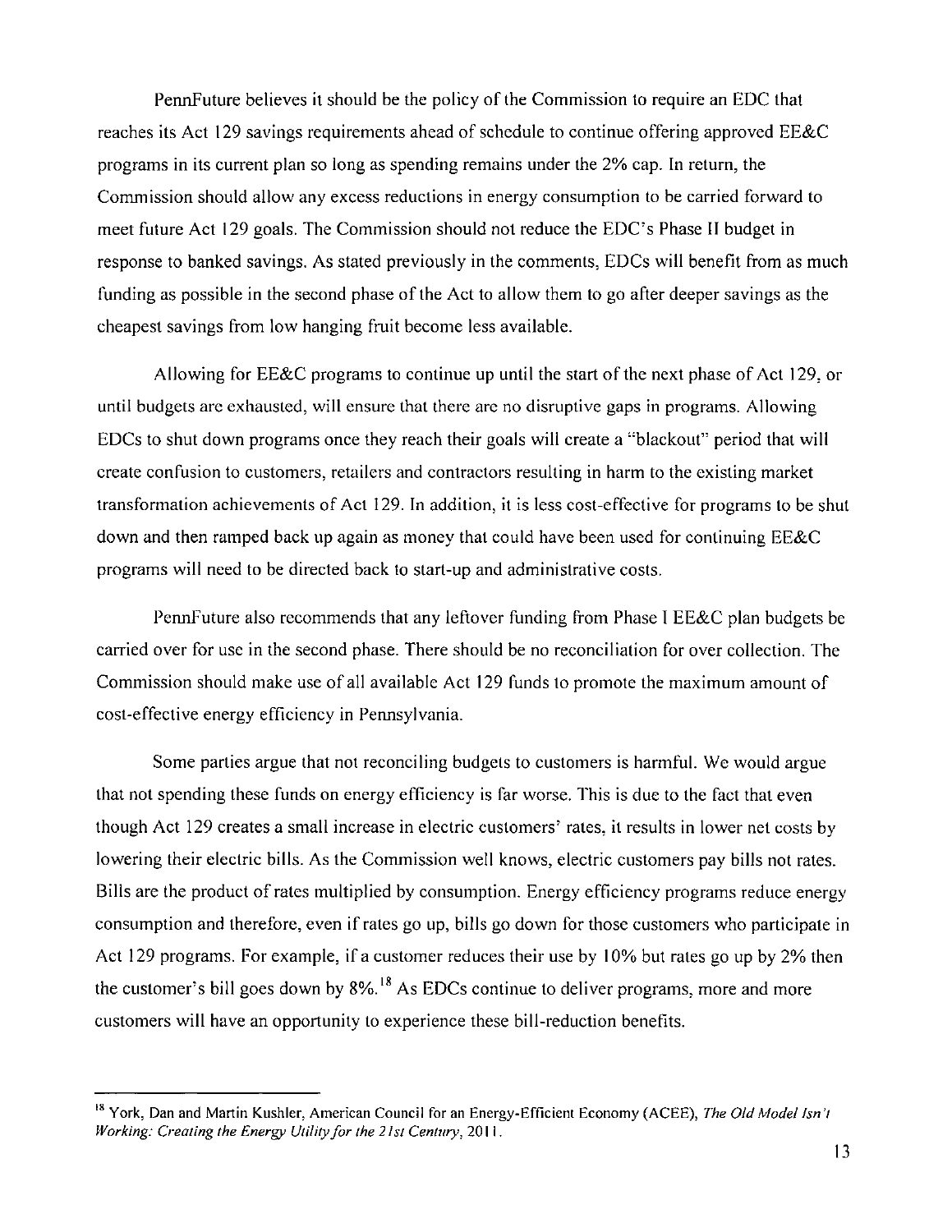Investments in energy efficiency also benefits customers that do not participate directly in Act 129 programs. Many states are beginning to recognize Demand Reduction Induced Price Effects (DRIPE) as a quantifiable benefit of energy efficiency and demand response. DRIPE is a measurement of the value of efficiency in terms of the reduction of wholesale energy prices seen by all electric customers. The reduced energy demand due to efficiency programs allows for the shedding of the most expensive resources on the margin and lowers the overall costs of energy. This in turn reduces wholesale electricity prices, which is passed on to all electric customers. The effects on energy prices are small in terms of percentage reductions; however, the absolute dollar impacts are significant as the percent price reduction is applied across the entire body of all Pennsylvania electric customers. DRIPE effects in New England are now estimated to last 11 years for peak capacity reductions, and 13 years for energy reductions. The per kWh values of DRIPE vary based on energy period and region, but for New England it ranges from \$0.001/kWh to \$0.032/kWh for energy depending on energy period and region, and from \$2.23/kW to \$59.07/kW for peak demand, depending on the region. $19$ 

#### Operationalization of Phase II Requirement

PennFuture supports the Commission's proposal to maintain the current 2009-2010 energy year forecast baseline and to have the next percentage reduction targets added to, and cumulative with the Phase I percentage reduction targets.

As mentioned under item four in our comments, PennFuture supports annual consumption reduction goals for the next phase of Act 129 lo continue at the rale of 1% savings per year. This would equal a required additional incremental reduction of 7,330 GWh by May 31, 2018. Under the Commission's proposed model for adopting additional required incremental reductions, these targets would be expressed as a cumulative savings goal of 5% in 2015 and 8 % in 2018. These targets would include the previous 3% reduction target from Phase I.

#### Contracts with Conservation Service Providers

Another transitional issue that the Commission should take into account is whether or not to permit EDCs to extend existing contracts with Conservation Service Providers (CSPs). PennFuture believes it is in the best interest of the EE&C programs to allow for EDCs to stay with existing CSPs if they feel they are performing well. Providing for existing contracts to continue will enable

<sup>&</sup>lt;sup>19</sup> Optimal Energy, Inc., *Pennsylvania 2013 – 2018 Energy Efficiency Goals*, 2011.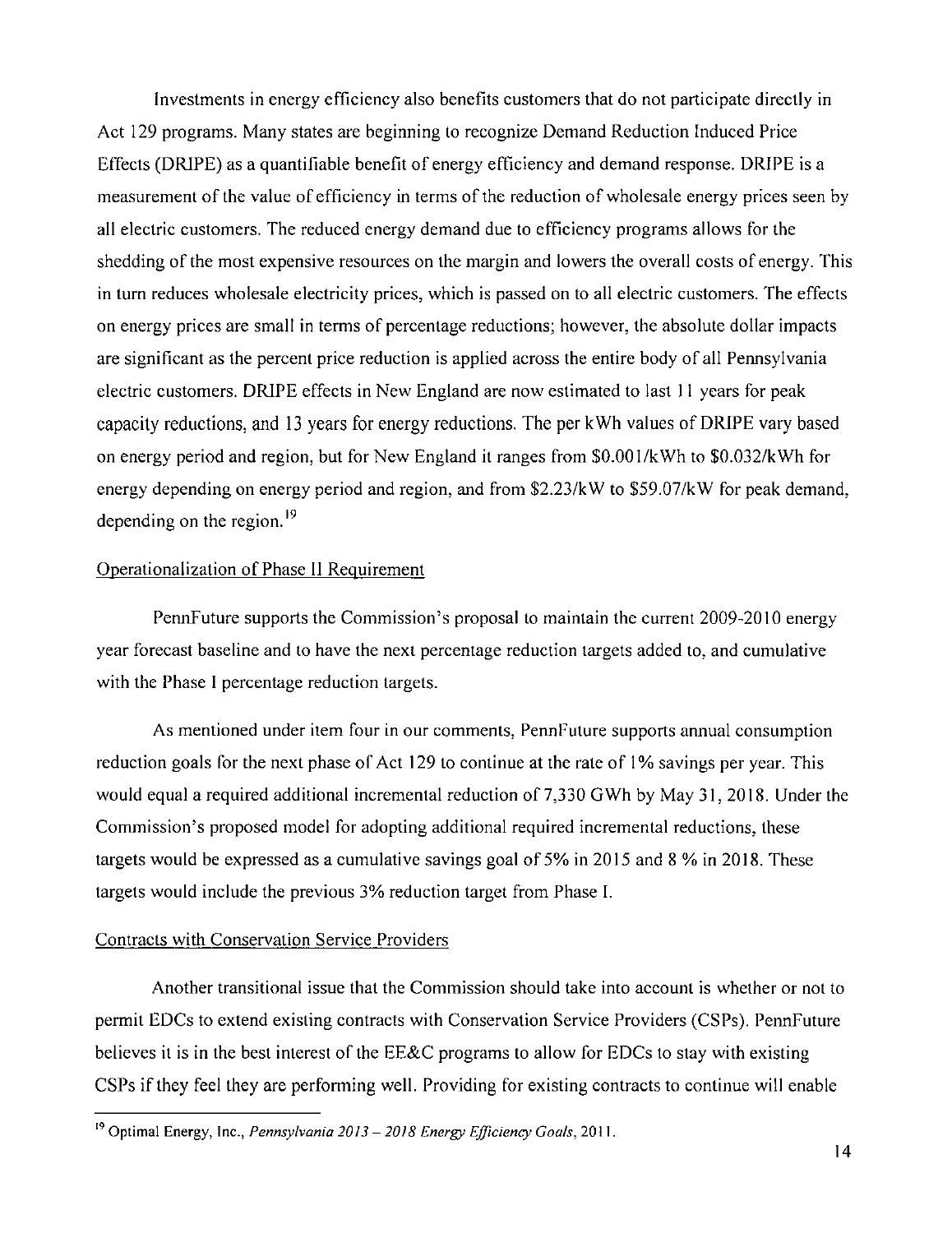EDCs to spend less time and money on issuing additional requests for proposals. This will promote the seamless transition of well-performing Act 129 programs to the next phase.

#### **8. Other Act 129 Program Design Issues**

#### Energy Benchmarking

Energy benchmarking is a valuable tool that enables building owners lo better understand their energy consumption and compare it to a standard to see how it is performing. Providing owners with this knowledge incenls action to improve energy performance that can lead to a higher adoption of energy efficiency and conservation measures. Benchmarking in turn benefits the EDCs by increasing participation and enhancing the delivery of their Act 129 programs.

PennFuture recommends that the Commission direct EDCs to automate the transfer of electricity usage data for non-residential buildings directly into a benchmarking system, like EPA's Portfolio Manager. A number of utilities across the country have programs in place to provide 12 months of data to help customers use EPA's tool, including ComEd, MidAmerican, National Grid, NSTAR, PG&E, SDG&E, Sacramento Municipal Utility District, Southern California Edison, We Energies, and Xcel Energy.<sup>20</sup> Having EDCs automate the data transfer helps to eliminate the need for manual data entry by the customer which can create a barrier to participation.

#### Improvements to Total Resource Cost Test

In order to facilitate the ability of EDCs to capture deeper savings in the next phase of Act 129, changes will need to be made to the Total Resource Cost (TRC) test. In relation lo whole building programs it is important that the Commission allow forthe inclusion of fossil fuel and water savings as a benefit in the TRC test. Certain efficiency measures have provable and easily quantifiable fossil fuel and water savings in addition to their electricity savings. These savings are real, tangible monetary benefits that occur as a direct result of the efficiency programs and should therefore be included in the TRC test. Without these benefits, shell measures like windows and insulation, to name a few, will typically not pass the test. While it is the policy of the Commission to apply the TRC test at the plan level rather than at the component, program, or measure level, it may become harder for full EE&C plans to pass this test as a larger portion of programs go after

<sup>&</sup>lt;sup>20</sup> National Action Plan for Energy Efficiency, Utility Best Practices Guidance for Providing Business Customers with Energy Use and Cost Data, 1CF International, 2008.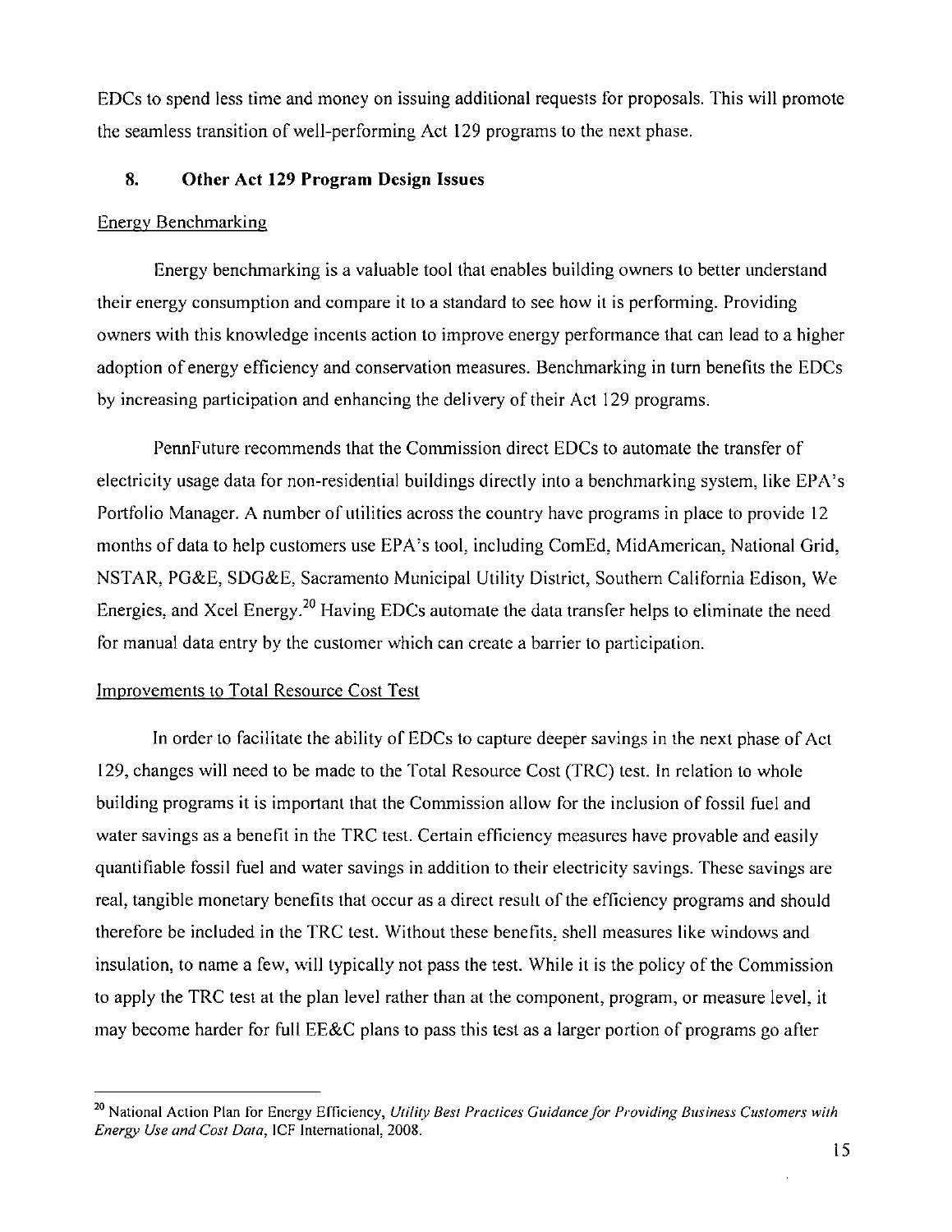deeper, more expensive savings. It will therefore become increasingly important to capture all the benefits of an energy efficiency measure.

Further, the Commission has already ruled that customer avoided operating and maintenance costs should be included as a TRC benefit even though it does not fall specifically under the umbrella of "avoided monetary cost of supplying electricity". It is inconsistent to allow for operation and maintenance savings to be included as benefits in the TRC test but not allow for fossil fuel or water savings to count. Pennsylvania is one of very few jurisdictions that does not allow these benefits to be included in its cost-effectiveness tests. This is true even for states and utilities that only run electric programs (see Appendix A).

#### EDC Participation in PJM Market

PennFuture recommends that the Commission encourage EDCs to bid their qualifying energy efficiency resources into the PJM Reliability Pricing Model (RPM) capacity auction. Since May 2009, PJM has allowed energy efficiency resources to bid into the RPM auction and receive capacity payments if cleared. These payments can provide a valuable revenue stream that can go back into Act 129 programs.<sup>21</sup> Baltimore Gas and Electric in Maryland is participating in the RPM auction in this manner as well as the majority of the utilities in Massachusetts that bid into the ISO-New England capacity market.

The Commission has previously acknowledged the importance of EDC participation in this market in its Opinion and Order on the *Petition of Duquesne Light Company for Approval of its* Energy Efficiency and Conservation and Demand Response Plan, stating "it expects EDCs to take full advantage of savings made available from PJM programs".<sup>22</sup> We hope the Commission will make this point clear as it moves forward with Phase II of Act 129.

#### Performance Incentives

PennFuture encourages the Commission to examine the possibility of providing performance incentives to EDCs that exceed their Act 129 goals, so long as the funding comes from outside the 2% spending cap. While the penalties in Act 129 help to ensure EDCs meet their

 $\frac{21}{21}$  Based on the measurement and verification requirements of PJM this will not create double counting.

<sup>&</sup>lt;sup>22</sup> Pennsylvania Public Utility Commission Opinion and Order on Petition of Duquesne Light Company for Approval of its Energy Efficiency and Conservation and Demand Response Plan, Approval of its Recovery of its Costs through a Reconcilable Adjustment Clause and Approval of Matters Relating to the Energy Efficiency and Conservation Plan. Public Meeting held October 22, 2009. Docket No. M-2009-2093217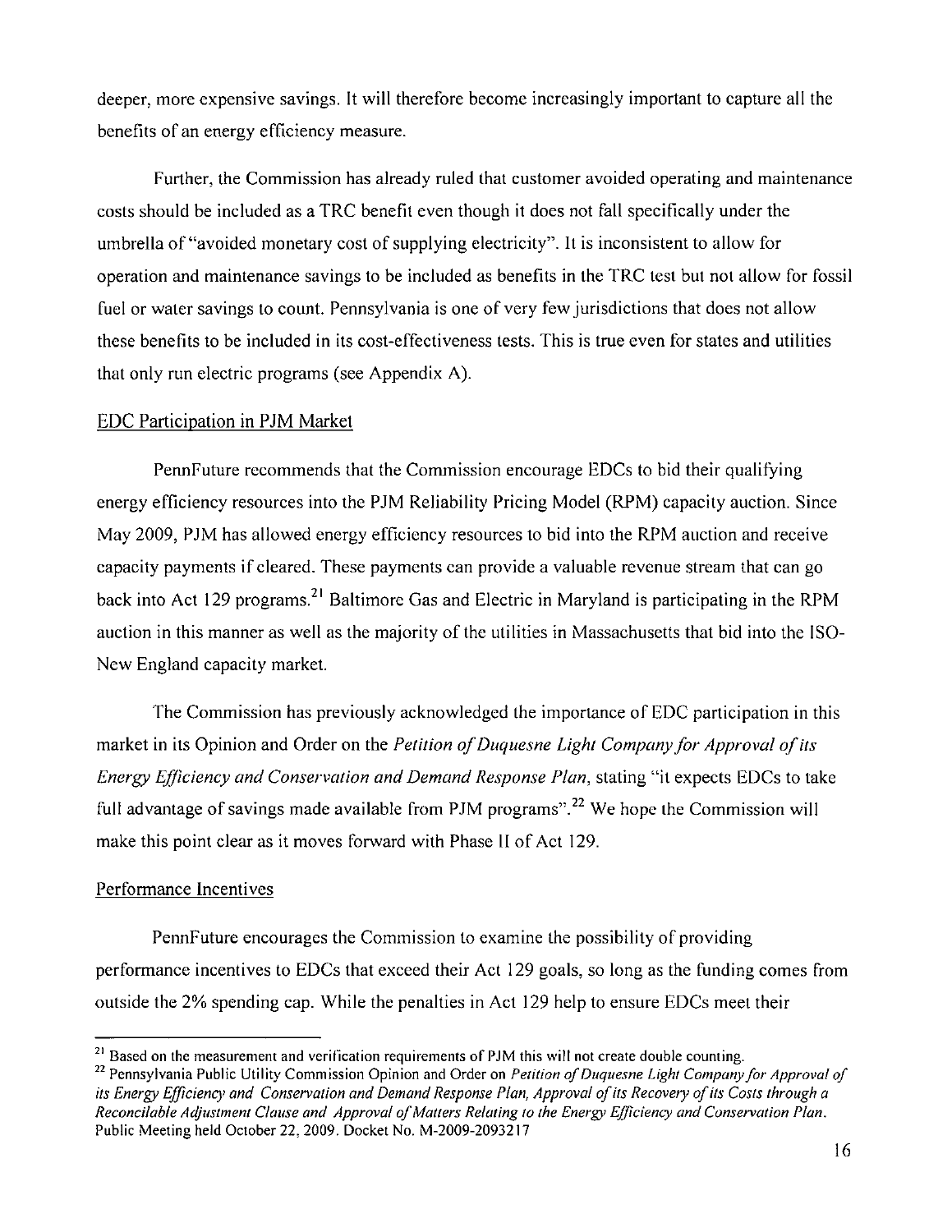required savings goals, there is little incentive for EDCs to go further and procure all available costeffective energy efficiency under the spending cap. The issue being that, energy efficiency results in lower kWh sales to customers, which in turn reduces an EDC's net revenues. In addition, while EDCs can earn a rate of return on investments in infrastructure improvements they are not afforded the same on their investments in energy efficiency. Performance incentives are one tool to address these issues. To date there are 18 states with some form of performance incentive in place.<sup>23</sup>

There are several ways to implement performance incentives and we would encourage the EDC to look to other states for appropriate models. For example, on model is to allow EDCs to retain a pre-determined percentage of the net resource benefits (avoided energy and capacity costs minus utility program costs and installed measure costs) from the portfolio of energy efficiency programs if they exceed their goals by a certain percentage. Another model would be to allow EDCs to earn a rate of return on energy efficiency investments equal to other capital investments, if they exceed their goals.

If the Commission moves forward with a performance incentive it is critical that it is based on sound performance metrics and verified energy savings to ensure there was no gaming or cream skimming by the EDC to obtain the incentive. Such metrics can include a demonstration that savings were achieved by encouraging a variety of energy efficiency measures in all customer classes.

#### Net-to-Gross

In Phase I of Act 129, the Commission directed utilities to research appropriate net-to-gross (NTG) ratios to use when determining the cost-effectiveness of future modifications of existing programs. However, the Commission ruled that NTG ratios will not be used to determine whether utilities met their energy and demand reduction targets.

In the next phase of Act 129, PennFuture urges the Commission to reverse this decision and rule that net savings be used to determine compliance. NTG ratios are important in determining what portion of program-reported gross savings is from freeriders and spillover, and thus how much of the savings is truly attributable to the ratepayer funded efficiency program. Savings goals based on gross savings create a perverse incentive for utilities to focus too much of their effort on

<sup>&</sup>lt;sup>23</sup> Hayes, Sara, Steven Nadel, Martin Kushler, and Dan York, American Council for an Energy-Efficient Economy (ACEE), Carrots for Utilities: Providing Financial Returns for Utility Investments in Energy Efficiency, 2011.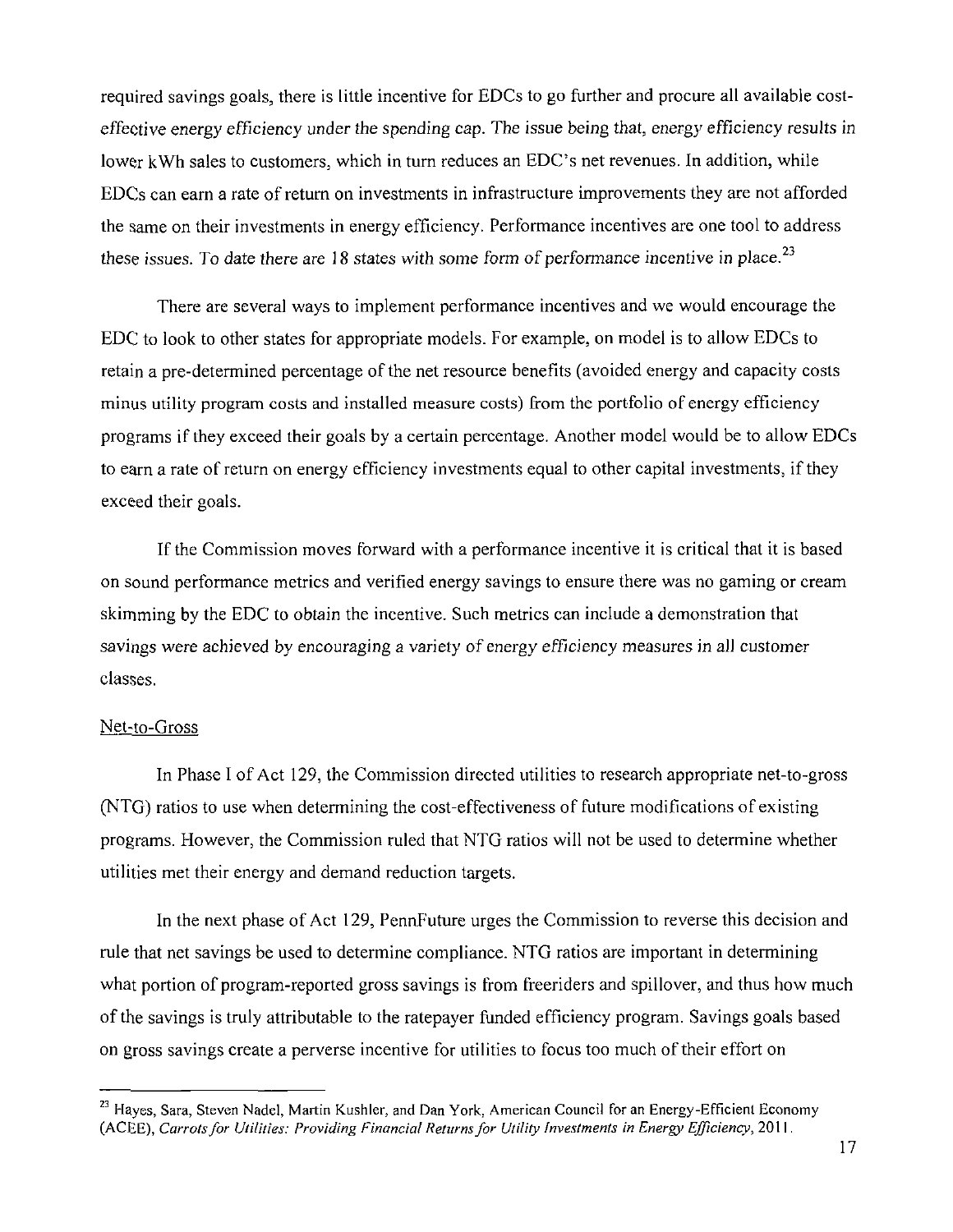promoting technologies such as basic CFLs, which save a lot of energy and are highly costeffective, but that are now being widely adopted in the marketplace and therefore have high freerider rates. Conversely, consideration of spillover and related market effects may provide an incentive for the EDCs to more aggressively support emerging technologies and to help accelerate the commercialization of these and other measures that would have little penetration in the market otherwise, leading to better program design.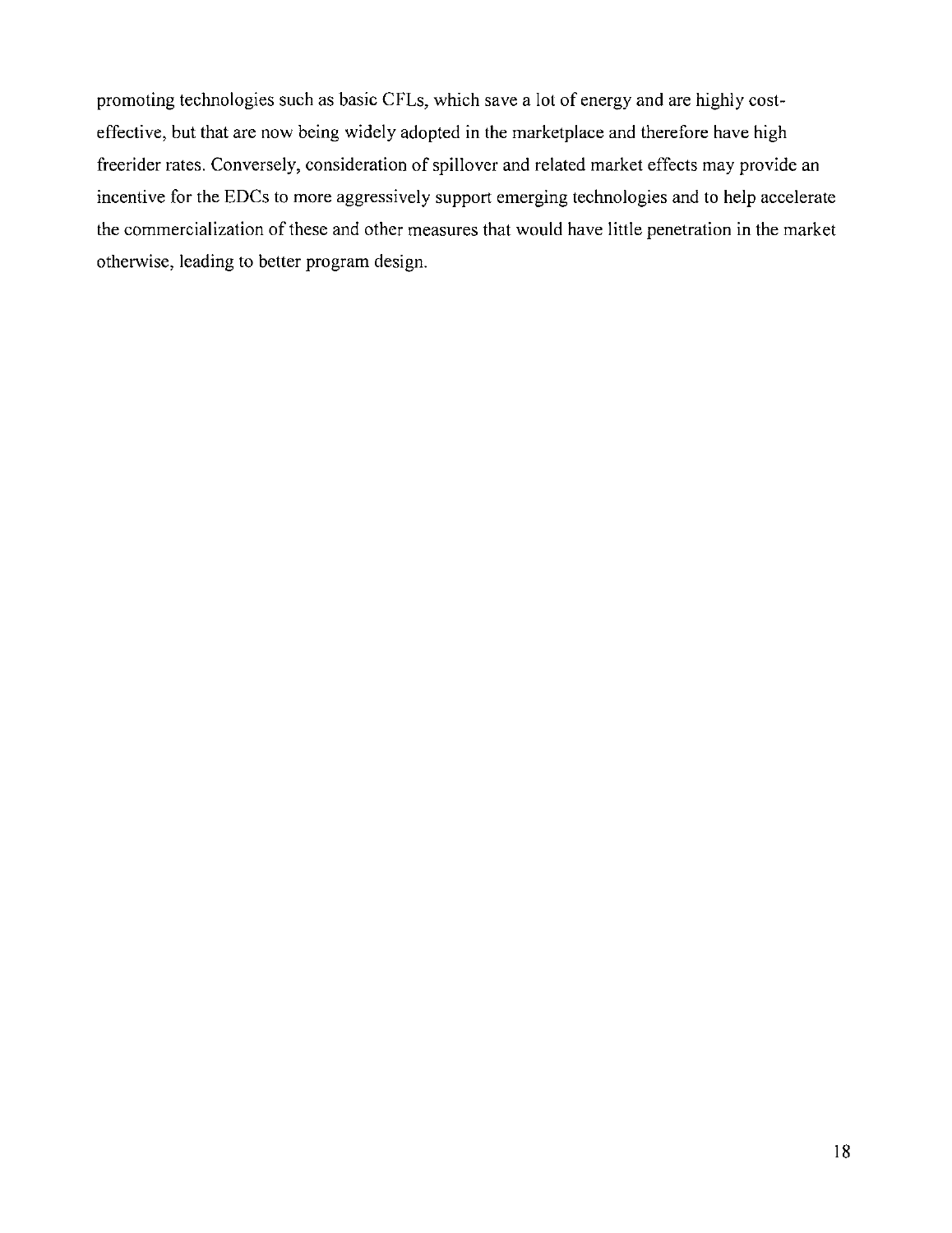# APPENDIX A: TOTAL RESOURCE COST TEST COMPARISON

| person was me.       |                     | $\mathcal{A}^{\mathcal{A}}$ , we see that the contribution of the contribution of the contribution of the contribution of the contribution of the contribution of the contribution of the contribution of the contribution of the contrib |              |                                                          | <b>Emissions</b> |                 | <b>Service</b> State |
|----------------------|---------------------|-------------------------------------------------------------------------------------------------------------------------------------------------------------------------------------------------------------------------------------------|--------------|----------------------------------------------------------|------------------|-----------------|----------------------|
|                      | Type of test<br>(1) | <b>Discount Rate</b>                                                                                                                                                                                                                      | <b>DRIPE</b> | <b>Externalities Included (Risk,</b><br>Emissions, etc.) | Compliance       | <b>O&amp;M.</b> | Water / Fossil       |
|                      |                     |                                                                                                                                                                                                                                           |              |                                                          | Costs?           | benefits        | Fuel                 |
|                      |                     |                                                                                                                                                                                                                                           |              | 10% and about \$0.045 per                                |                  |                 |                      |
| Vermont(2)           | <b>SCT</b>          | 5.7% (Real)                                                                                                                                                                                                                               | No.          | kWh(3)                                                   | Yes.             | Yes             | Yes                  |
| Massachusetts        |                     | Yield from 10 year treasury                                                                                                                                                                                                               |              |                                                          |                  |                 |                      |
| (4)                  | <b>TRC</b>          | note. Currently around 2%.                                                                                                                                                                                                                | Yes.         | Yes, Ll Only (5)                                         | Yes              | Yes             | Yes:                 |
| Connecticut          | TRC.                | After-tax cost of capital (6)                                                                                                                                                                                                             | Yes (7)      | No.                                                      | Yes.             | Yes             | Yes                  |
| Rhode Island (8)     | <b>TRC</b>          | 7.00%                                                                                                                                                                                                                                     | Yes:         | No.                                                      | Yes.             | Yes             | Yes                  |
| Maine (9)            | <b>TRC</b>          | Yield from long-term $\overline{\mathsf{US}}$<br>treasury (10 years or more).<br>Currently around 2%.                                                                                                                                     | <b>No</b>    | To the extent they can be<br>reasonably quantified       | Yes:             | Yes             | Yes                  |
| California (10)      | <b>TRC</b>          | Weighted average cost of<br>capital (11)                                                                                                                                                                                                  | Yes (12)     | \$12.50/ton in 2008 and rising<br>(12)                   | Yes:             | Yes             | Yes                  |
| New Jersey (13)      | TRC.                | Weighted average cost of<br>capital                                                                                                                                                                                                       | No.          | No.                                                      | Yes (14)         | Yes             | Yes                  |
| Ohio (17)            | TRC.                | ???                                                                                                                                                                                                                                       | No           | No.                                                      |                  | Yes.            | No.                  |
| Ontario (18)         | TRC                 | After tax cost of capital                                                                                                                                                                                                                 | <b>No</b>    | No.                                                      | Yes              | <b>Yes</b>      | Yes.                 |
| Oregon (19)          | SCT                 | 5.20%                                                                                                                                                                                                                                     | <b>No</b>    | 10% Risk Adder and \$15/ton<br>carbon                    | Yes:             | Yes             | Yes                  |
| New York             |                     |                                                                                                                                                                                                                                           |              |                                                          |                  |                 |                      |
| State(20)            | <b>TRC</b>          | $5.5\%$ (21)                                                                                                                                                                                                                              | No.          | \$15/ton                                                 | Yes.             | Yes             | Yes                  |
| Pennsylvania<br>(15) | <b>TRC</b>          | Weighted average cost of<br>capital (16)                                                                                                                                                                                                  | No           | No (16)                                                  |                  | Yes             | <b>No</b>            |

Source: Optimal Energy. Inc., Pennsylvania 2013 - 2018 Energy Efficiency Goals, 2011.

#### **Sources**

(1) See; "Savings Energy Cost-effectively: A National review of the Cost of Energy Saved through utility sector EE programs", ACEEE, Sept 2009, Report No. U092

(2) Efficiency Vermont Annual Plan 2009-2011. http://www.efficiencyvermont.com/docs/about\_efficiency\_vermont/annual\_plans/EVT\_AnnualPlan2009-2011 .pdf

(3) 10% Risk Adder to EE resources. Also a current environmental externality value of 4.5 cents per kWh.

http://www.narucpartnerships.org/Documents/krolewski\_int\_res\_planning\_en.pdf

(4) MA DPU Order 08-50-A. http://www.ma-eeac.org/docs/DPU-filing/08-50-A%20Order.pdf

(5) No environmental externalities may be added without legislative approval, but utilities are instructed to include the future costs of compliance with any state and federal regulations. There are externalities allowed for Low Income programs.

(6) 2010 CL&M Final Decision. Has been lower in the past, but Department will require a rate of no lower than 7% for 2011.

(7) 2O08 CL&M Final Decision. Allows the inclusion of DRIPE, but needs to be separated out for reporting purposes.

(8) Rhode Island Energy Efficiency and Resources Management Council: Opportunity Report - Phase 1. http://www.rieermc.ri.gov/documents/OER-EERMC-OpportunityRept(7-15-08).pdf

(9) Efficiency Maine. 94-078. Chapter 2. http://www.efficiencymaine.com/docs/AgencyRules/Chapter2Update.pdf

(10) California: ftp://ftp.cpuc.ca.gov/puc/energy/electric/energy+efficiency/ee+policy/resource4.pdf